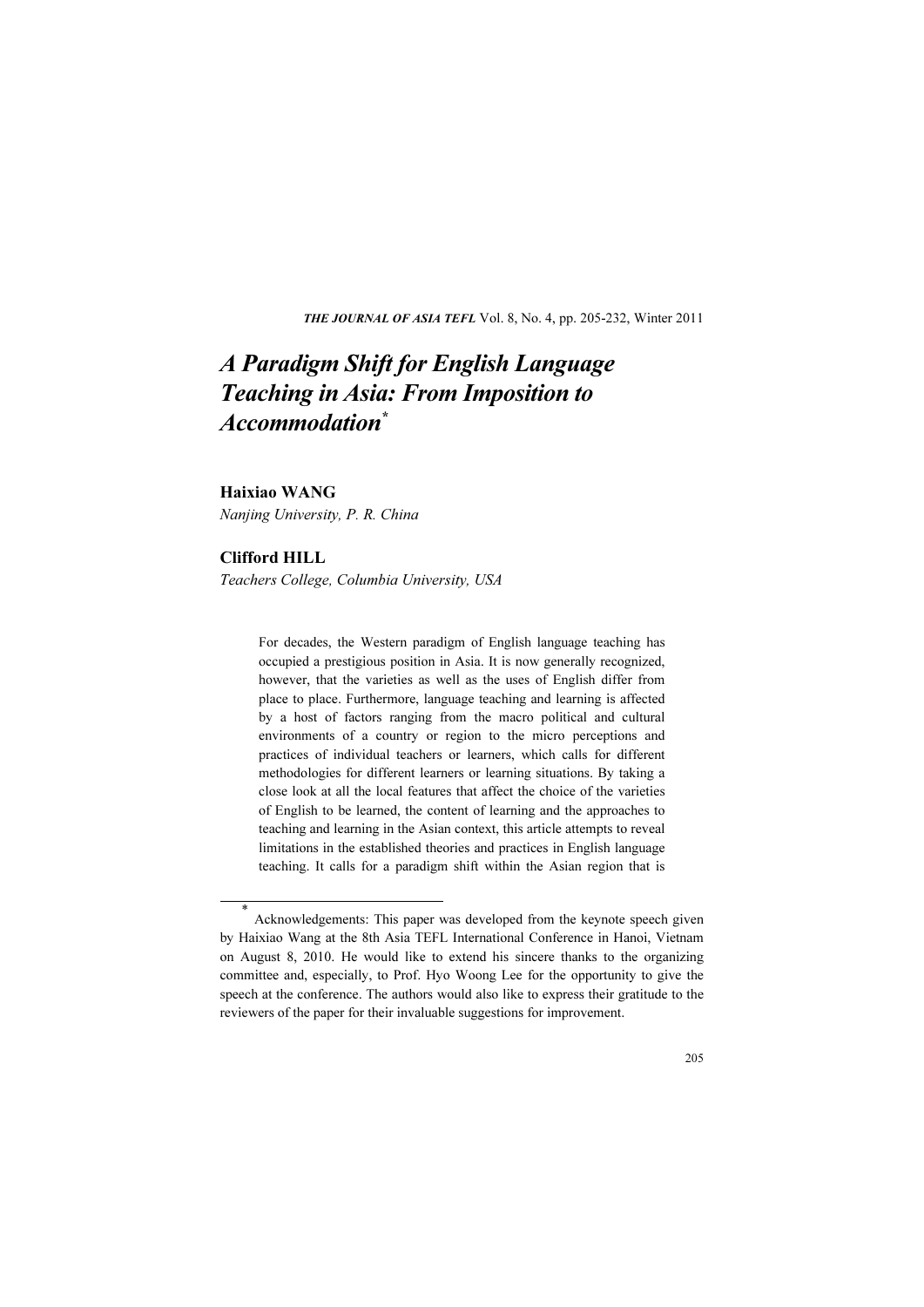responsive not only to indigenous traditions of language learning but also to the increasing use of English as a language of contact between non-native speakers across national boundaries while at the same time continuing to welcome the theories and practices of English language teaching from outside the region.

#### Key words: English language teaching, the Asian context, paradigm shift, local needs and traditions

# INTRODUCTION

For decades, English language teaching (ELT) professionals in Asia have embraced the paradigm of teaching developed in Western countries. It has become increasingly apparent, however, that the varieties as well as the uses of English differ from place to place, which brings into question any notion of a standard English. Furthermore, language teaching is affected by a host of factors ranging from the macro political and cultural environments of a country or region to the micro perceptions and practices of individual learners and teachers. All these considerations lead us to challenge the legitimacy of the Western paradigm of English language teaching in the Asia region.

Moreover, recent research in second language acquisition suggests that certain traditional practices in Asia, such as memorization and form-focused learning, which were believed to be ineffective, may have an important role to play in teaching and learning. Hence for English language teaching in Asia, we need to take a more realistic look at "what" is being taught and learned, "where" the teaching and learning is taking place, and "who" is involved in the teaching and learning. Our goal is to develop a common framework for teaching English in Asia where the language increasingly serves as a 'lingua franca' between various countries in domains such as government, education, and business.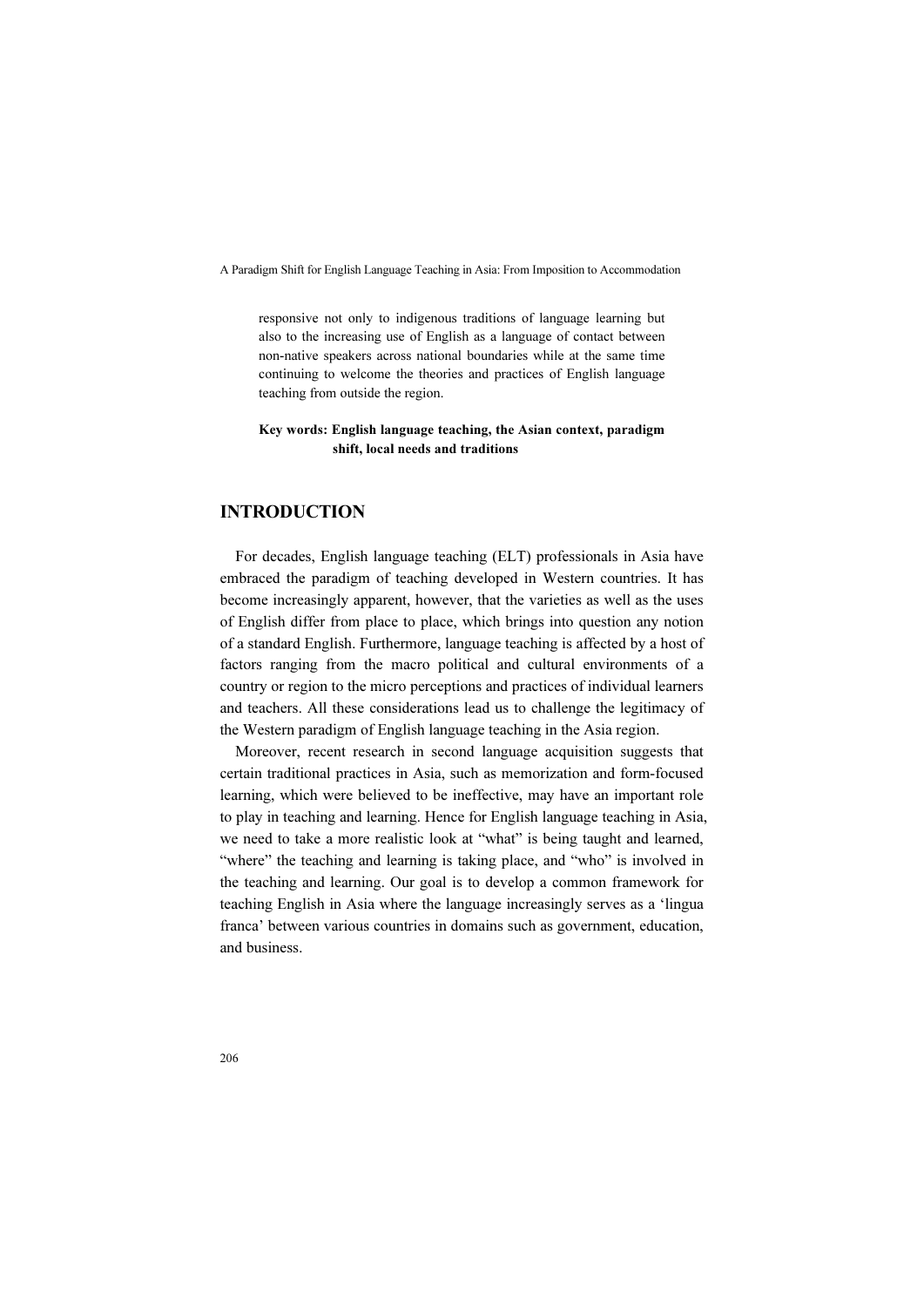## What Is Being Taught and Learned?

#### The Mythic Nature of Native-speaker Norms

When it comes to designing any specific ELT program, a problem naturally arises concerning the norms of the language to be adopted. A natural tendency has been to look for native-speaker norms. But where are these norms to be found?

The search for native norms, in most cases, has meant choosing between British and American English. This is a difficult decision to make in the first place. But the situation becomes more complicated when the varieties of English used in Australia, New Zealand, and Canada are added to the list. Furthermore, even if one settles on a desired variety, say, British English, there are more puzzles to be solved for "it only takes a moment's thought to realize that there are many varieties of English within the British Isles, each with its own vocabulary, pronunciation, and grammar" (Harmer, 2001, p. 7).

Even when an ELT program designer can make a distinction among different norms, the choice can still be a difficult one. In countries where one of the recognized native varieties of English is spoken by the majority or in programs that are sponsored by people from certain regions such as the U.S. or the U.K., the choice may seem obvious. But the great majorities of ELT programs in the world are being offered by the local people in countries and regions where English is spoken by the minority of the population or simply as a foreign language. For these programs, the choice may become extremely difficult because it may involve not only linguistic but also political, economic, and cultural considerations.

### Problems Concerning the Attainability of Native Speaker Norms

In addition to the elusive nature of native speaker norms, ELT programs in English as a foreign language (EFL) contexts have to consider issues concerning the attainability as well as the desirability of native speaker norms.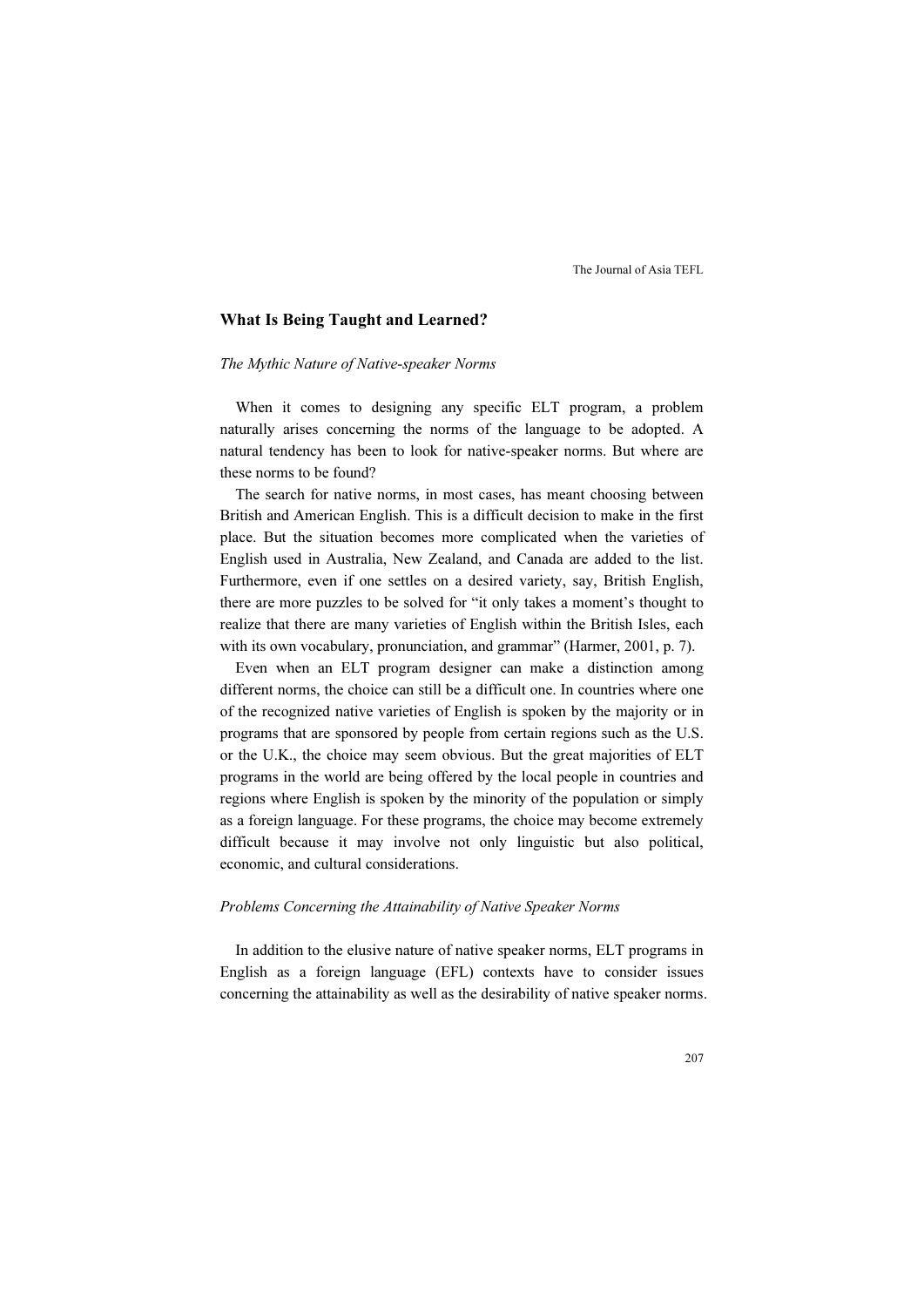Based on research that seeks to define the "native speaker", Lee (2005) finds that the most fundamental feature of a native speaker is that "the individual acquired the language in early childhood … and maintains the use of the language" (p. 155). In order to qualify as a native speaker, one has to have a command of "appropriate use of idiomatic expressions," "correctness of language form," " natural pronunciation," "cultural context … including response cries …, swear words, and interjections," "above average sized vocabulary, collocations and other phraseological items," "metaphors," "frozen syntax, such as binomials or bi-verbials," and "nonverbal cultural features" (p. 158). Furthermore, a native speaker will also "possess the ability to manifest and perform" "spontaneous, fluent discourse," "circumlocutions," "hesitations," "predictions of what the interlocutor will say," and "clarifications of message through repetition in other forms" (p. 159). Based on these requirements, Lee concludes that "it is impossible for any learner of a language, … to become a native speaker unless he or she is born again" (p. 159).

### Problems Concerning the Desirability of the Native Speaker Proficiency

The omnipresent comparison of linguistic products of non-native speakers with those of native speakers in second language research (see McKay, 2003a for a summary of criticism of this approach to second language acquisition) and the urge to introduce English in increasingly lower grades both suggest that attaining native speaker proficiency is the default target of ELT programs (Jenkins, 2006). However, in most EFL programs and even in some English as a second language (ESL) programs, complete native-like competence is not only unattainable, but also in certain cases undesirable.

When summarizing the findings of related studies, Lai (2008) claims that "the notion of communicative competence has been criticised as being utopian, unrealistic, and constraining" (p. 40) for an EFL setting. In Asia, although there are regions or communities where English is the first language (L1) for a certain proportion of the population, the majority of the learners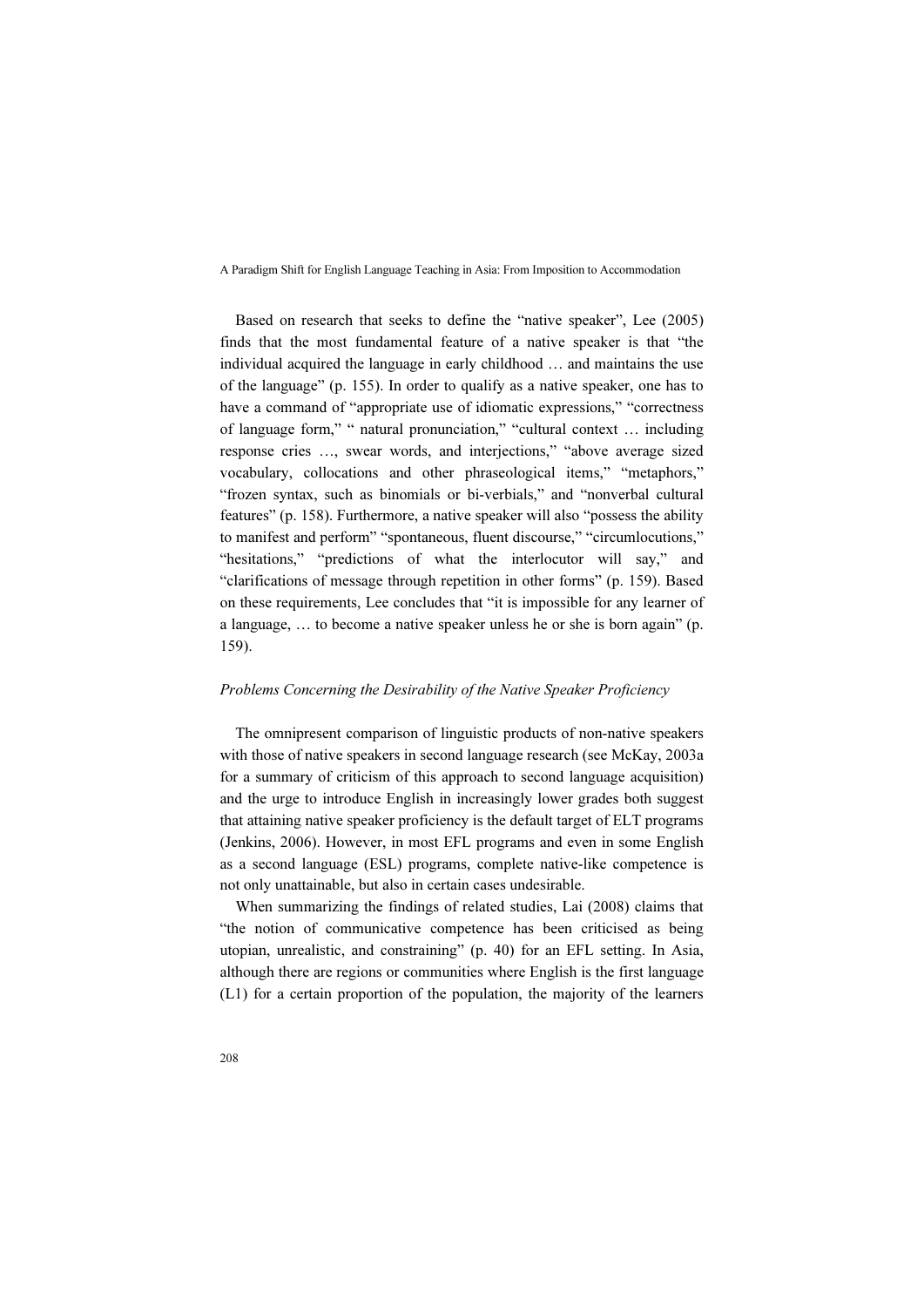are learning English as a foreign language. The distinction between second and foreign language learning is often acknowledged in second language acquisition research, but the difference is often considered too trivial to be worthy of separate studies. So findings made in second language (L2) contexts are often generalized to foreign language contexts. Currently, there is a clear lack of understanding about the gap between the two kinds of learning (Ellis, 2008). As far as learning objectives are concerned, research shows that "foreign-language classroom contexts can be distinguished from second-language classroom contexts in that native-like cultural and pragmatic competence is not a high priority in the former" (Ellis, 2008, p. 302). For example, in the vast rural areas in China, where there is still a severe lack of learning resources and qualified English language teachers and where there are few obvious signs of the future use of the English language for purposes of either further education or career development, the overwhelming majority of the students simply take English as a school subject and passing examinations is the only goal of learning.

Even in contexts where English is used for genuine communication purposes, whether native speaker norms should be observed still remains a question. Sometimes, insisting on the use of the so-called standard pronunciation may "make the speaker sound pretentious and insincere" (Deterding & Kirkpatrick, 2006, p. 406) or "negatively affect one's group membership and sense of identity" (Pillai, 2008, p. 44).

### The Rising Status of the Local Varieties of English

The rapid development of international communication has resulted in the phenomenal globalization of English. The English-speaking population in what Kachru (1992) calls the "outer and expanding circles" has outnumbered that of the "inner circle" countries (Crystal, 1997; Rubdy, 2009). While the traditional concept of English-language communication often assumes a nonnative speaker interacting with a native speaker, in much of the Englishlanguage communication taking place in the outer and expanding circle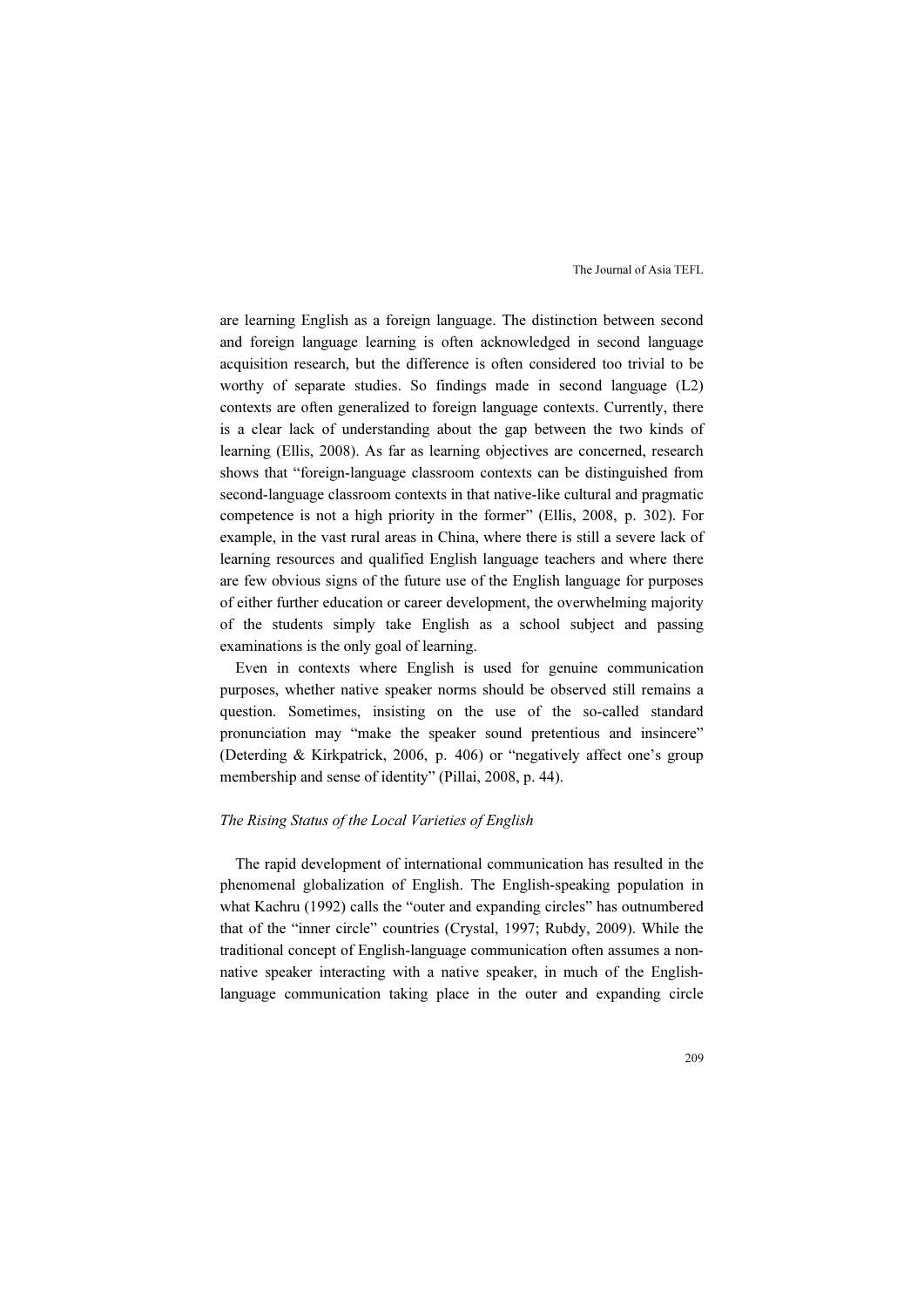countries and regions, "English is increasingly used more in multinational contexts by multilingual speakers rather than in homogeneous contexts by monolingual speakers" (Rubdy, 2009, p. 162). In Asian countries such as China and Japan, English is increasingly used to facilitate communication between non-native speakers in major domains such as government, education, and business. Given the growing importance of Asia in international affairs, this particular use of English merits special attention in curriculum development and teacher preparation.

As "the globalization and differentiation of English are two sides of the same coin" (Beittel, 2006, p. 87), with increasingly more people in the outer and expanding circles speaking English either as their first language or as a lingua franca, there have developed more varieties of English in the world. These new varieties are characterized by systematic differences in grammar, vocabulary, and pronunciation. For example, there have been numerous studies on the systematic features of Asian varieties of English such as Hong Kong English, Singapore English, Malay English, Sri Lankan English (Bolton, 2005, 2008; Deterding & Kirkpatrick, 2006; Meyler, 2009; Pillai, 2008; Sewell, 2009). These new Englishes used to be regarded as containing erroneous forms of the target language (Kachru, 1992) and would not be accepted in a formal situation. But with the deepening in people's understanding of the systematicity, the form-function matching, and identitybearing nature of the new varieties, "English has thus joined words such as wine that are both countable and uncountable—and as with wines, Englishes emphasizes the many and distinctive varieties of the generic product" (Beittel, 2006, p. 87).

Along with the adoption of the new term "World Englishes" there is also the issue concerning the adoption of one or more varieties as the target(s) of teaching and learning (Bruthiaux, 2010; Prodromou, 2007). Some researchers, while accepting the importance of local varieties of English, still remind learners of the importance of native-speaker norms which enable them to communicate not only with other L2 speakers who share these norms, but also with native speakers (Prodromou, 2007). But other researchers point to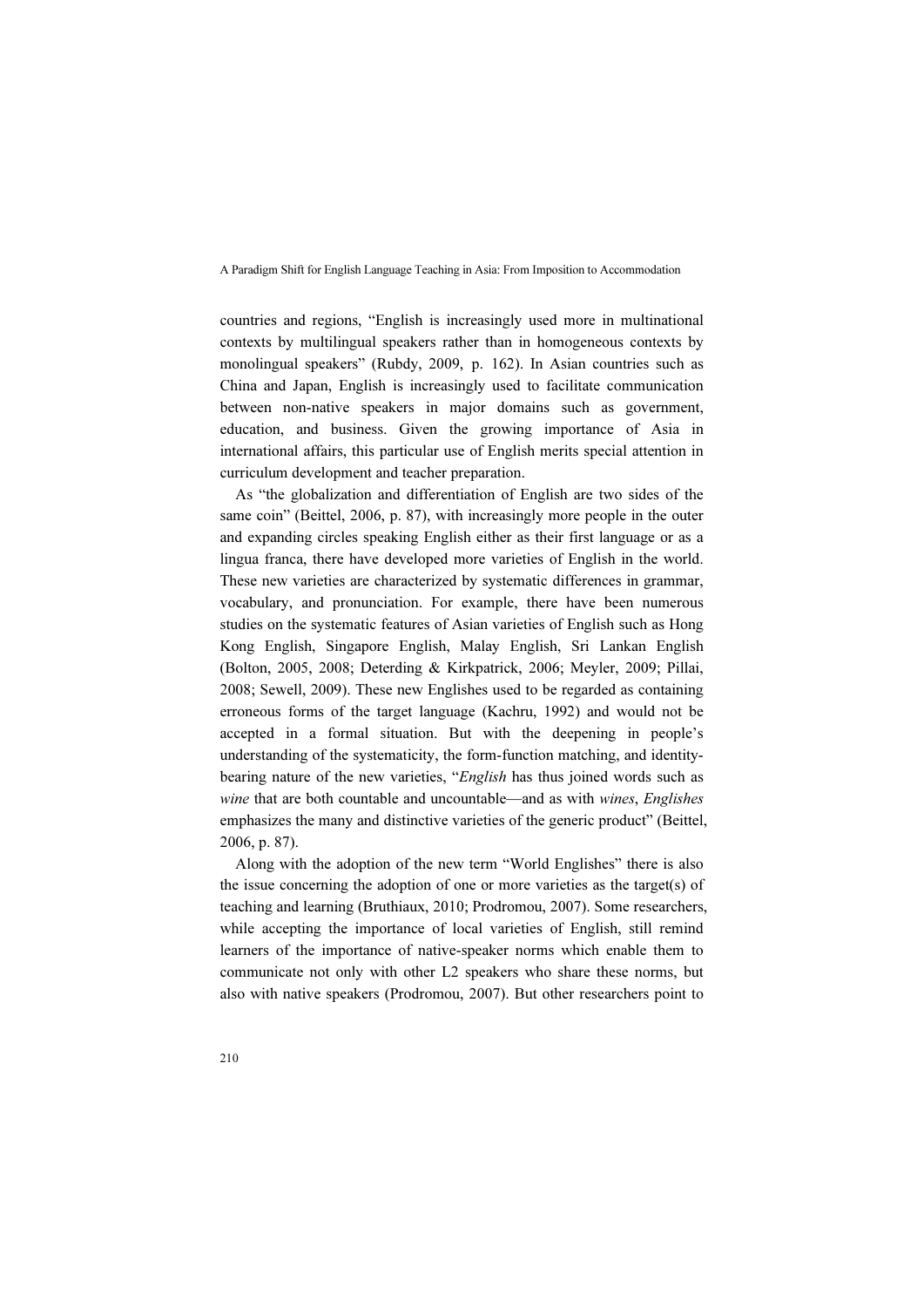the fact that so long as the local or other non-standard varieties are intelligible, they can also serve as the target of learning. While following native-speaker norms may ease communication in certain contexts, such a practice has the effect of downplaying the values of local cultures and conventions imbedded in the local varieties (McNamara, 2010).

## Where Are the Teaching and Learning Taking Place?

All language programs take place in specific social contexts that unavoidably affect the way the programs are conducted (Stern, 1983). The different social and political status that is given to English, and the unique political and cultural practices, conventions, and institutions will have some bearing on the general objectives, content, and processes of learning and teaching. It would thus be unwise to neglect these contextual factors in the planning and implementation of ELT programs.

#### Differences in the Use of English

To begin with, the three-circle model proposed by Kachru (1992) clearly sets Asian countries and regions apart from inner-circle countries and further distinguishes countries like Singapore or India from those such as China and Vietnam. So here we see that in some Asian countries, because of their colonial background or other historical conditions, English enjoys an official status and is a popularly preferred medium for political, business and even educational communication, while in other countries, English is used only in very restricted situations by a very small number of people for genuine communication purposes.

Moreover, within the above-mentioned countries, we can observe vast differences in the status and use of English. In Singapore, an outer-circle country, while English is given an official status for school instruction, there are a large number of people whose first language is Mandarin, Malay, or Tamil. In mainland China, a representative of the expanding-circle countries,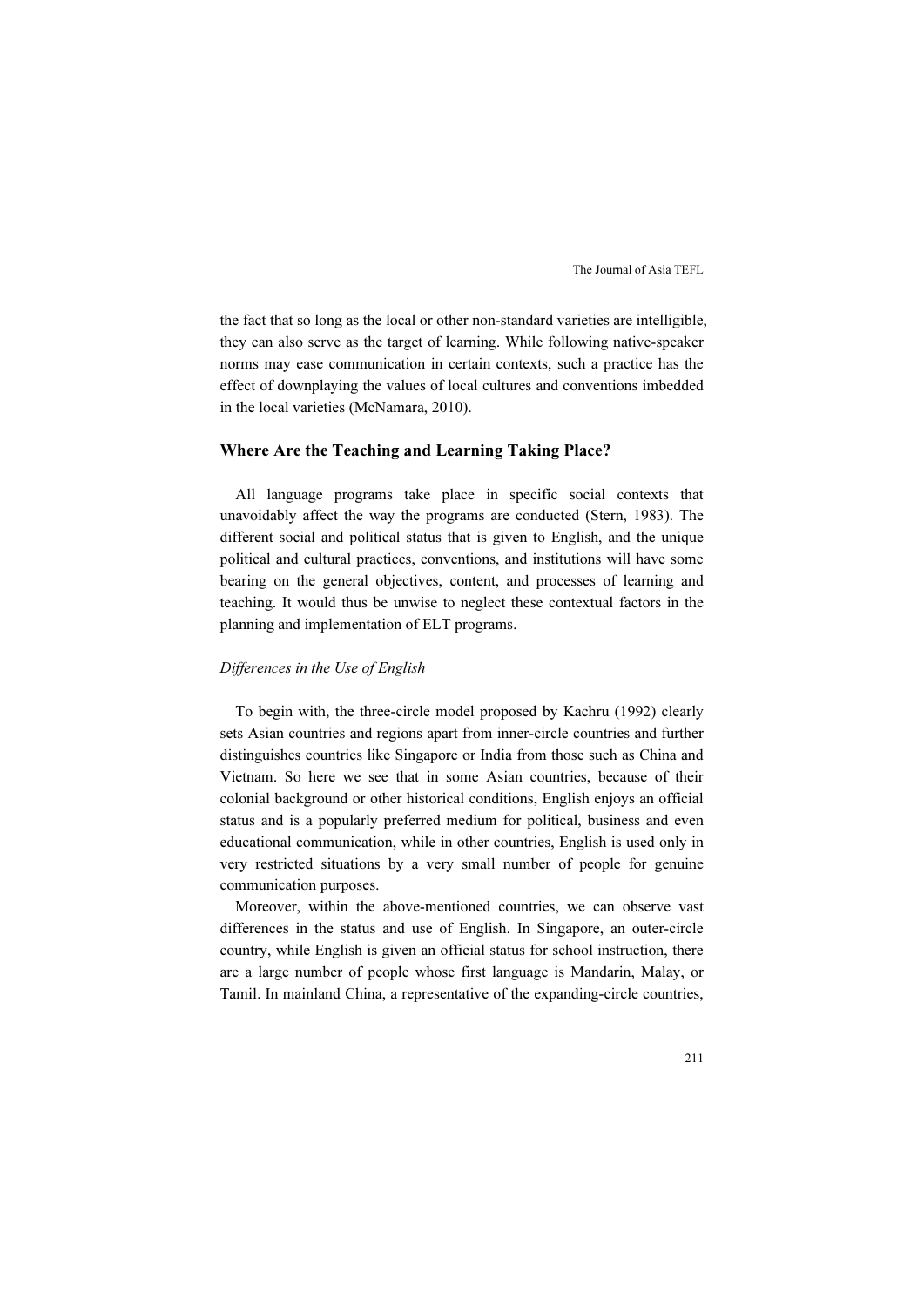situational contexts differ vastly from the developed coastal regions to the underdeveloped inland villages, not only in the resources for teaching and learning, but also in the general social environment outside the schools (Bruthiaux, 2010; Hu, 2003).

If it is true that in ESL settings much of the targeted communication is expected to take place between native and non-native speakers, in EFL settings an increasingly greater amount of English communication is taking place among non-native speakers from different cultural backgrounds who have to rely on English as a lingua franca. Specific sociocultural systems and particular communication contexts within Asia not only determine the variety of English to be taught and learned, but also shape the specific communicative competencies to be developed in our students.

# Differences in the Content of Learning

Language learning and teaching almost always go together with the learning and teaching of actual content. For the selection of such content, the dominant practice is to choose knowledge systems that represent the cultures of the target country. In ELT, the most desirable content used to be the cultures of such inner-circle countries as Britain, the U.S., Canada, Australia, or New Zealand. Students were often urged to integrate themselves with the target culture for research suggested that learners with integrative motivation seem to progress faster than those with instrumental or other motivations (Dörnyer, 2001).

But as suggested above, in the Asian context, for most learners, especially those of the expanding-circle countries, integration with the target culture is far from being a realistic target of learning. Research into students' motivation for learning shows many of them are functionally or instrumentally motivated (Liu, 2007; Rahman, 2005). In some cases, the teachers' effort toward this kind of integration can even be harmful to learning because it may have the danger of diminishing the learners' sense of their own identity (Ellis, 2007).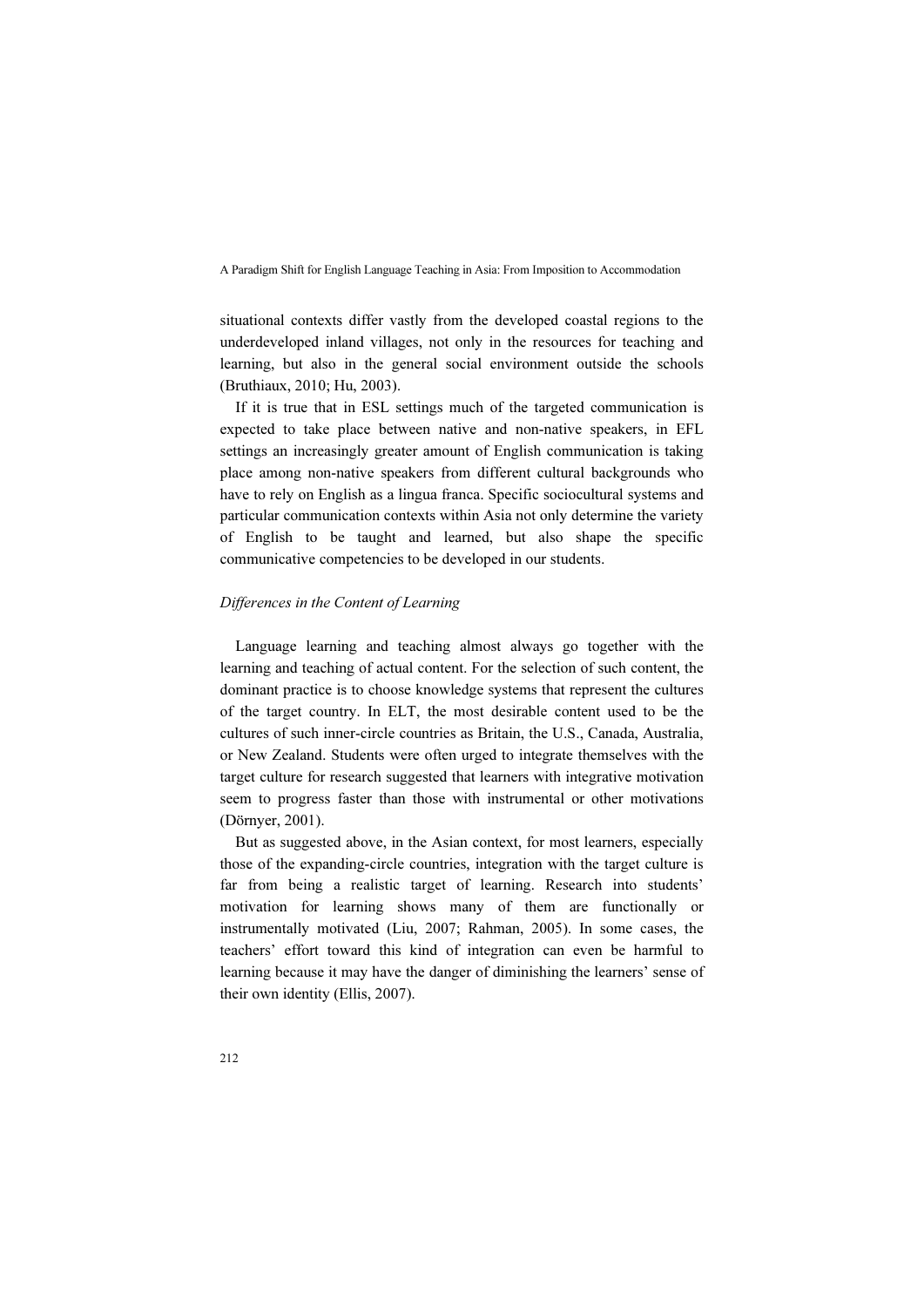Furthermore, researchers and educators increasingly realize that communication does not happen in one direction. Ideally, for a competent speaker of both the native and the foreign language, one need not only be equipped with the knowledge systems of the target culture for the purpose of comprehension, but also have the ability to express the native culture in the foreign language for the purpose of production. Research (Lan, 2010; Yuan, 2006; Zhang, 2006) suggests that because of the overemphasis on the learning of the target culture, Asian students are seriously handicapped in communications that involve local traditions and ideologies.

Once the paradigm shift is made from the English as a native language (ENL) model to the English as a lingua franca (ELF) model, the need for learning the target language culture becomes less important (McKay, 2003a). On the contrary, there is a need to develop learners' competence in communicating local values and traditions to the people of other cultures, whether they are from English or non-English speaking countries. Furthermore, with the EFL-learning population increasingly larger than the population of English-speaking countries, there is a reverse need for the native English speakers to develop an understanding of the cultures of the non-English speaking countries to facilitate intercultural communication.

### Differences in the Traditions of Teaching and Learning

Even a cursory examination of English language teaching syllabuses around the world shows that the most dominant theories and concepts are those developed in Western countries that are often characterized by a decentralized system of politics and education. However, many countries and regions in Asia have adopted a rather centralized sociopolitical system and English is hardly used except in highly restricted domains. Even in countries and regions with a decentralized system, many of the cultural values and beliefs differ from those in Western countries. Thus educational theories and practices that have proven successful in one place may not bear the same fruit when transplanted. For example, the philosophies of constructivist and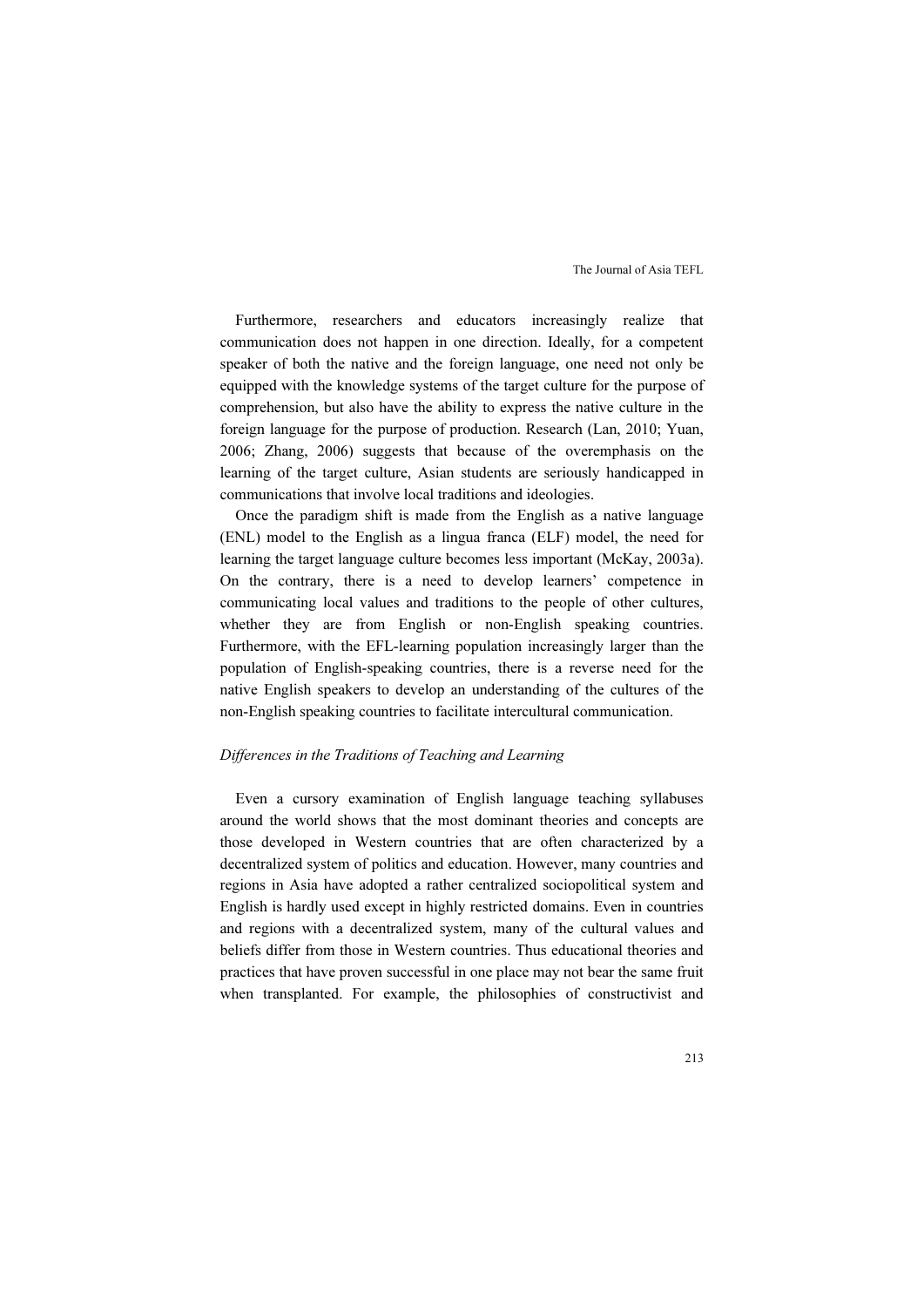experiential learning that correspond well with the bottom-up style of governance in many Western countries may be difficult to implement in cultures that advocate discipline, uniformity, and planning. Such favorite approaches to language teaching as communicative or task-based language teaching are often challenged in a non-Western context not only by practitioners who are used to the teacher-fronted way of classroom teaching, but also by students who can feel disoriented in a non-traditional classroom (Bruthiaux, 2010; Hu, 2002, 2005; G. Wang, 2006).

Furthermore, different cultures have different social conventions and traditional values which are determining factors in shaping how learning takes place.

Consider, for example, China. During its 5000-year history, China has generated rich cultural traditions, some of which are represented in statements such as "Be diligent and inquisitive;" "Respect teachers and value education;" "Respect the elders and care for the young;" "Interests of the group go before those of one's own;" "Value one's 'face' above everything else;" "The birds that head a flock will be shot first;" and "Fluent reading of the 300 Tang poems makes you half a poet." Many of these values and beliefs seem to run counter to the most favored principles that form the basis of the communicative approach or the task-based approach to ELT. A blind imposition of the teaching approaches that grew out of one culture onto an entirely different culture will hardly succeed, and may even be detrimental to the entire educational program (Hu, 2002).

## Who Are Involved in the Teaching and Learning?

To serve as a language teacher, as Ur (1996) claims, one has to have a good understanding of basic processes of teaching, techniques of teaching different language skills, and making and implementing lesson plans as well as detailed knowledge of the language that is being taught and the students who are doing the learning. Fundamental to this understanding are the roles taken by teachers and students in language learning.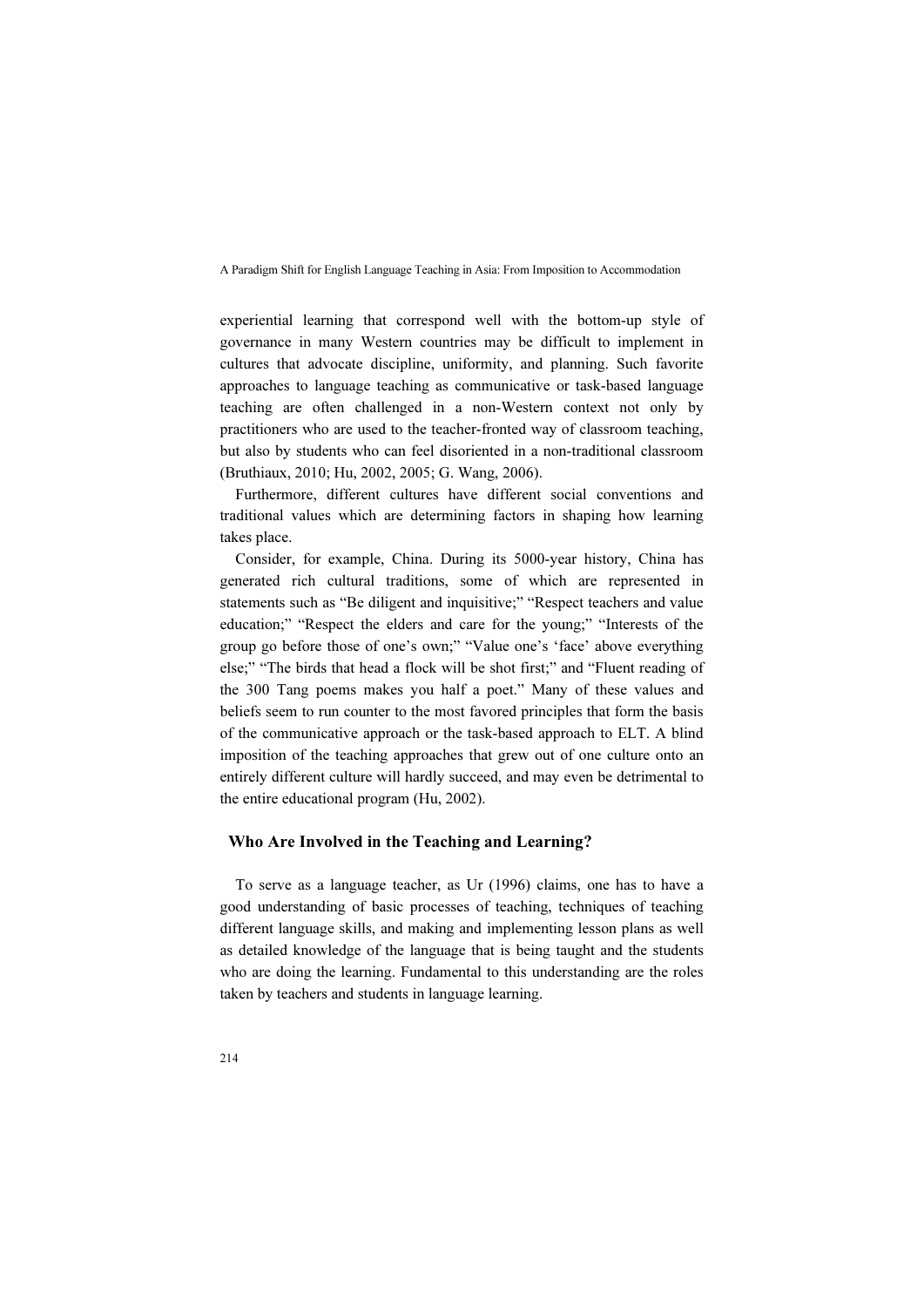## Expected Roles of the Teacher

Operating from a Western perspective, Harmer (2001) thinks that a teacher can play the roles of a controller, an organizer, an assessor, a prompter, a participant, a resource, a tutor, or an organizer in different activities. The specific role a teacher plays at a specific time in class depends on the nature of the teaching activity. But what underlies the requirements of the different roles played by the teacher is the principle of student-centered learning. Learning starts from the student. Any role "is designed to help students learn" (Harmer, 2001, p. 57).

But according to the Chinese tradition, a teacher's role is to "propagate the doctrine, impart professional knowledge, and resolve doubts of the learners." According to this tradition, learning starts from the teacher. It is the teacher who determines what is to be learned and how the knowledge is to be imparted. Of course the teacher is also expected to answer questions. But the questions students ask are only those that show lack of understanding of the knowledge being taught rather than those that are generated by the students based on what they are learning. Furthermore, when a teacher is approached by students with questions, he or she is regarded as an authority and is expected to provide an authoritative correct answer.

#### Actual Roles of the Teacher

English language teaching in Asia has long been characterized by its emphasis on receptive knowledge and a requirement for grammatical accuracy in language production (Bruthiaux, 2010). Though teachers in this region have been exposed to and, on the surface, show approval of communicative language teaching, in practice, the teacher-fronted model of teaching still prevails in most English language classrooms (Howard & Millar, 2009). Teachers still serve primarily as information providers and performance assessors.

Being taught with the direct method of teaching, the famous Chinese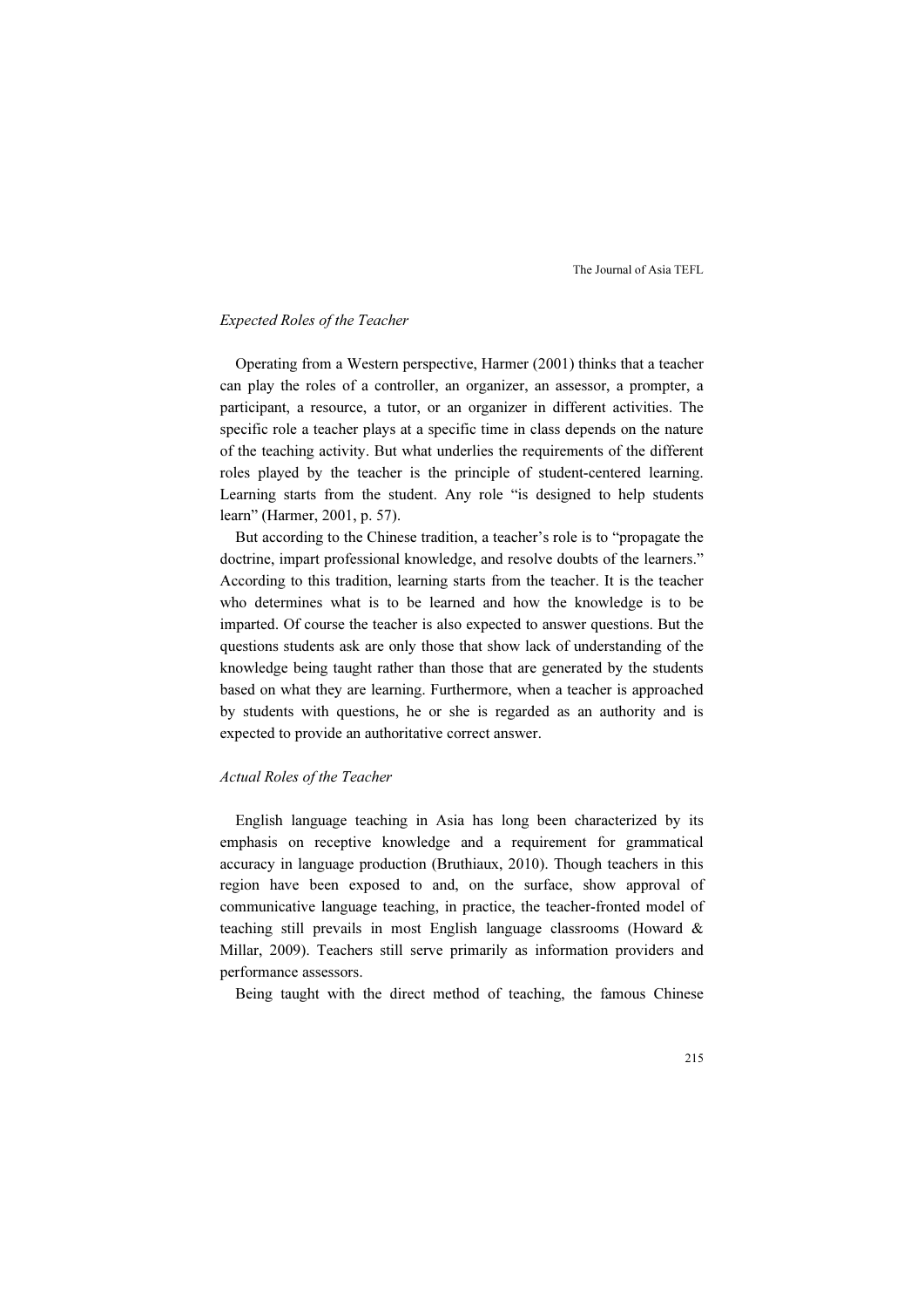professor of German, Weilian Zhang (W. Zhang, 1988) had a negative opinion about the method when it was adopted for the teaching of German in China. According to him, in whatever method the students are taught, they cannot avoid resorting to Chinese when difficulties arise concerning word meaning or sentence understanding because most of the explanations that they will get from people or reference materials will most likely be in Chinese. He claimed that different teaching methodologies should be adopted for learners of different ages, nationalities, and learning objectives.

Research by McKay (2003b) shows that, although communicative language teaching may have some advantages, it is very difficult to implement due to extremely large classes and students' general unwillingness to speak. Hu, (2002; 2003) also reports that this approach was difficult to use in Chinese classrooms.

Research on Korean teachers' attitudes toward task-based language teaching (Jeon & Hahn, 2006) reports negative comments on the use of this method, which is attributed to the teacher's lack of "knowledge of task-based methods and limited target language proficiency" (p. 135).

Ellis (2005) proposes ten principles for instructed second language acquisition, which obviously have taken into account the contextual differences between ESL and EFL. But still when asked about the applicability of these principles to the specific context of teaching English in Korea, Korean teachers responded in a survey (Howard & Millar, 2009) that, on the whole, they would accept these principles in theory, though they would find it hard to implement most of them. In their responses, "Three barriers, in particular, were mentioned repeatedly: the emphasis on preparation for predominantly grammar-based examinations; teachers' lack of oral L2 proficiency; and large, multi-level classes" (p. 48).

One of the questions in a recent survey of English teachers in China (Wang, 2011) asked about the effectiveness of different ways of organizing classroom teaching and learning. The result shows that teachers still have a strong belief in the effectiveness of the more teacher-centered way of teaching and certain reservations about a learner-centered way of learning.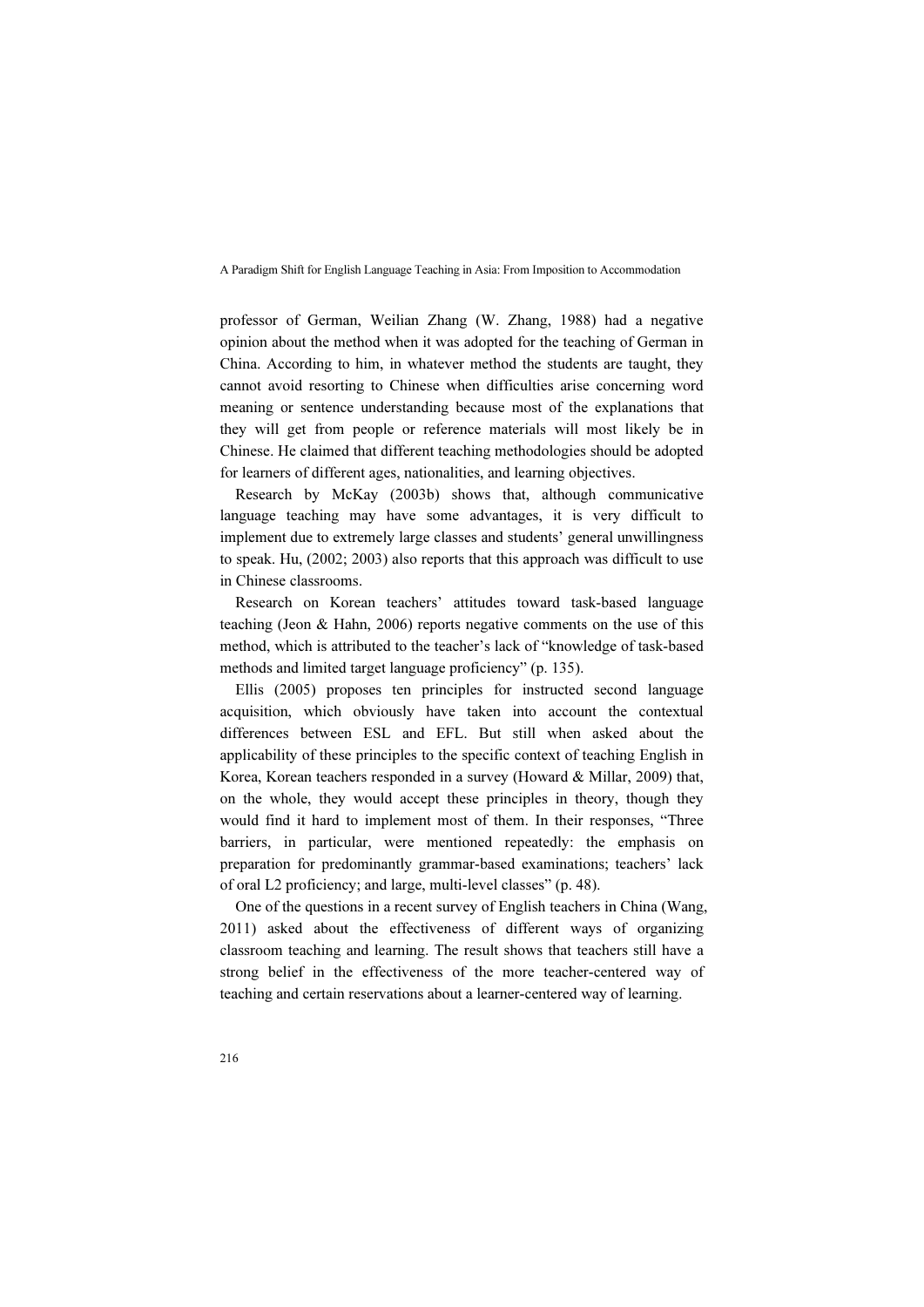Favorable attitudes toward teacher lecturing were identified by researchers not only in Asia but also in Europe. In a study of a reform project in Italy (Hawkey, 2006), both students and teachers ranked "listening to teacher talking to whole class" the highest among 13 different classroom activities.

#### A new Look at some of the Traditional Approaches to Teaching

In SLA research, a distinction is often made between "Focus-on-Form" (FonF) and "Focus-on-Forms" (FonFs), the former drawing occasional attention to the language form during meaning-focused communicative activities, and the latter involving activities specifically designed for the teaching and learning of certain language forms (Doughty, 2003). One of the features that is often considered characteristic of English language teaching in Asia is its focus on grammar and accuracy. This is a typical kind of FonFs instruction and was a target of criticism even before the advent of the communicative approach. However, research increasingly suggests that, while students in an ESL setting may benefit from FonF instruction, in an EFL setting, focus-on-meaning activities combined with sufficient FonFs episodes can be more advantageous for students (Klapper & Rees, 2003).

Another distinction often made in SLA research is explicit instruction vs. implicit instruction, with the former involving rule explanation or students generating rules from given texts, and the latter including neither. While many principles of western methodologies advocate implicit instruction, research findings are increasingly pointing to the effectiveness of explicit instruction, especially for the learning of difficult or abstract rules. It can not only have immediate effects but also lead to long-term acquisition (DeKeyser, 2003).

As for specific methods of classroom organization, a typical traditional arrangement is the PPP approach (the three Ps representing "present," "practice," and "produce"). Within this approach, there are often activities that involve much repeated reading, reading aloud, memorization, and other kinds of form-focused practices. With the advent of communicative language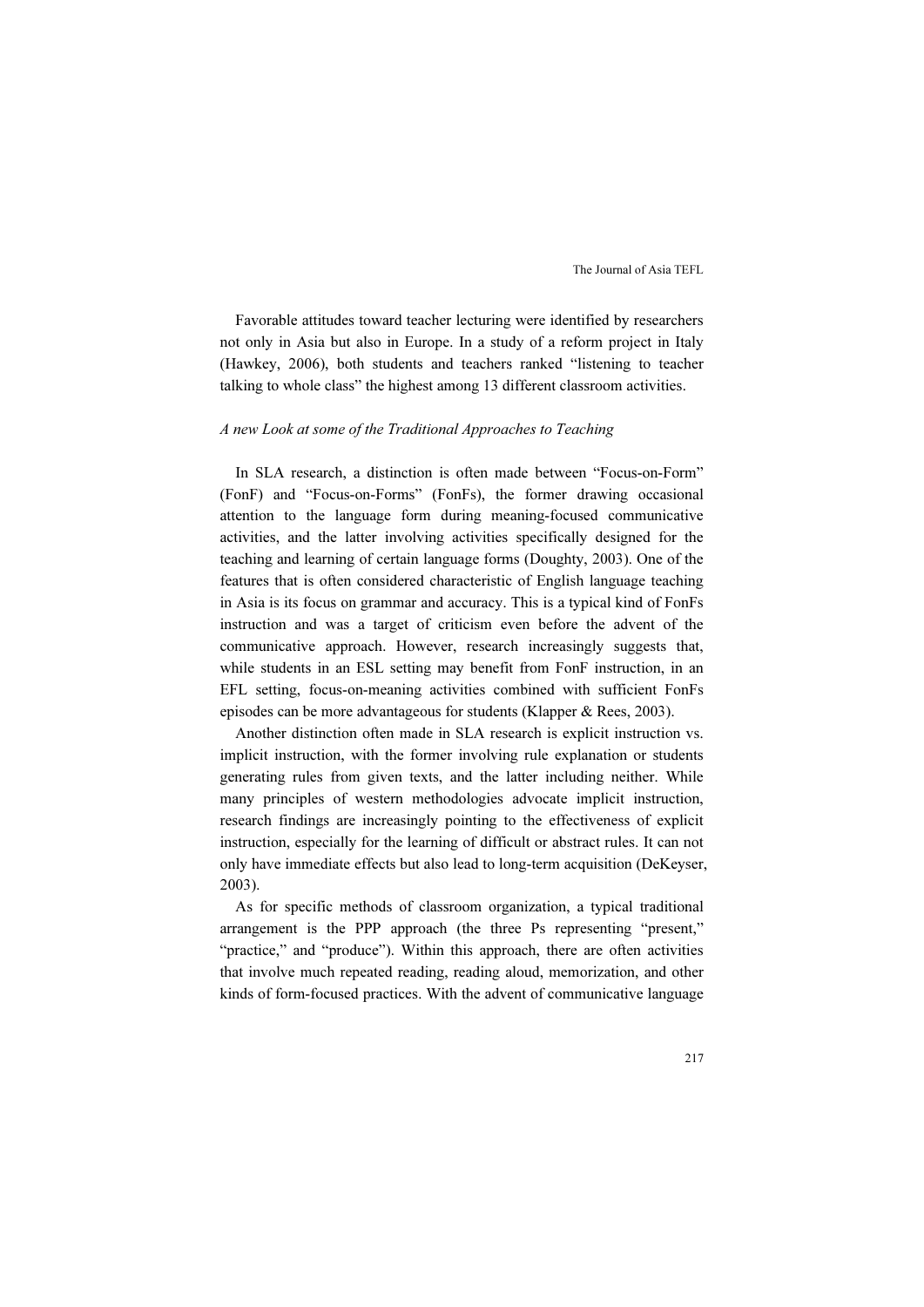teaching, these traditional practices are often regarded as ineffective. But recently interest in the once-discarded traditional practices is reemerging and there is evidence that suggests more value in the old practices than was anticipated. For example, in a study that compares the effectiveness of repeated reading and extensive reading, Chen and Ying (2009) found that the former had a significant effect on both fluency and comprehension. One of the possible explanations for the effectiveness of such an approach may be related to the repeated opportunities for the learners to be exposed to the same language material. "There is now sufficient theory and empirical evidence to make the case that input frequency plays a major role in L2 acquisition" (Ellis, 2008, p. 246). While it may be true that mechanical repetition of language materials is not meaningful input and therefore does not lead to acquisition, there is now evidence that in many cases, repetition does involve meaning processing and repeated reading does contribute to better comprehension (Dahlin & Watkins, 2000).

Another feature of the traditional approach is focus on the teaching of "language points," i.e., the words, phrases, and structures that are considered by the teacher to be important. Since this kind of instruction does not take place in meaningful communication, it can also be considered as an example of FonFs instruction. Recent SLA research (e.g. Conklin & Schmitt, 2008; Ellis, Simpson-Vlach & Maynard, 2008; Jiang & Nekrasova, 2007) that studied the functions of lexical bundles or formulaic expressions shows that both native and non-native speakers process formulaic expressions faster than non-formulaic expressions and frequency of exposure to the expressions helps non-native speakers more than native speakers. Since the "language points" that are specifically taught in an EFL classroom overlap to a great extent with formulaic expressions, the new contributions in corpus linguistics clearly lend further support to this traditional approach to teaching.

#### Expected Roles of the Students

Language learners not only differ in biological aspects, such as gender and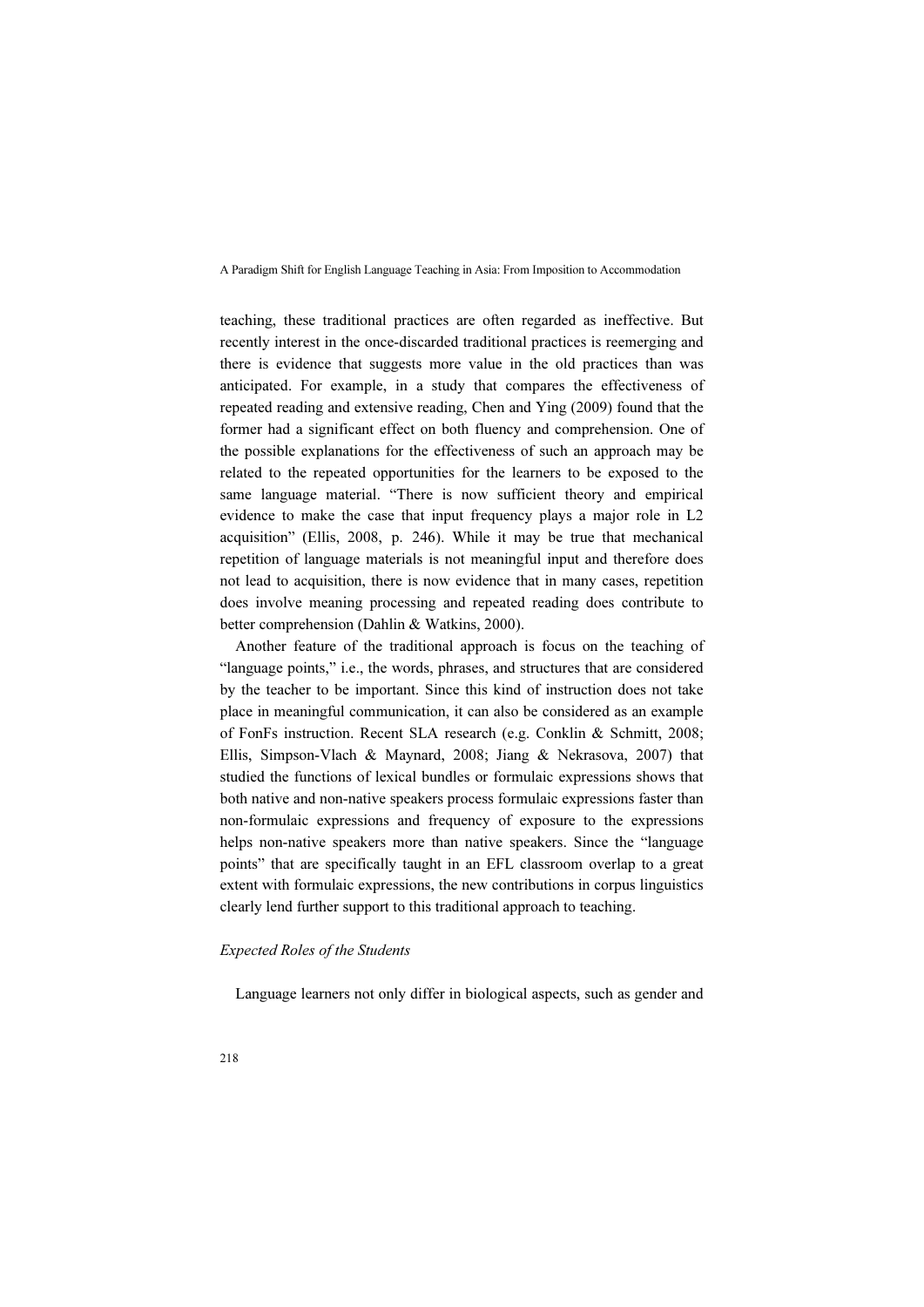age, but also in their social and psychological inclinations. As language teachers, we accept most of these differences, but still expect that all our students will be motivated and take an active part in learning. Students are expected to have a positive attitude toward English and the peoples and cultures of the English speaking countries, and are even encouraged to assimilate themselves with target language speakers (V. Cook, 1996). Principles of communicative language teaching imply that learners will have the acquisition of communicative competence as their goal of learning through activities that are "process oriented, task-based, and inductive, or discovery oriented" (Savignon, 2001, p. 27). All these clearly show the assumptions of "idealized" situations with "idealized" learners. However, such situations are not easily found in real ESL contexts, not to mention the EFL settings, especially in resource-poor areas, like the western part of China.

#### Actual Roles of the Students

Looking into the motivations for English learning of 2,278 Chinese university English majors and non-English majors from 29 provinces and autonomous regions, Gao, Zhao, Cheng, and Zhou (2003) found that the students were learning English mainly for seven different reasons, i.e., "1) intrinsic interest; 2) immediate achievement; 3) learning situation; 4) going abroad; 5) social responsibility; 6) individual development; 7) information medium" (p. 28). While most of these reasons may correspond with either integrative or instrumental motivation, the second and the fifth are not specific to language learning and "might be characteristic of the Chinese EFL context" (ibid). The research also finds that English majors were more intrinsically motivated than non-English majors and low proficiency learners were more eager to achieve immediate development.

An earlier large-scale survey involving 5000 university students in China (Wen & Wang, 1996) reveals a clear difference between what students think is right and what they actually do. To be specific, students tend to accept the ideas of communicative language teaching but almost always conduct their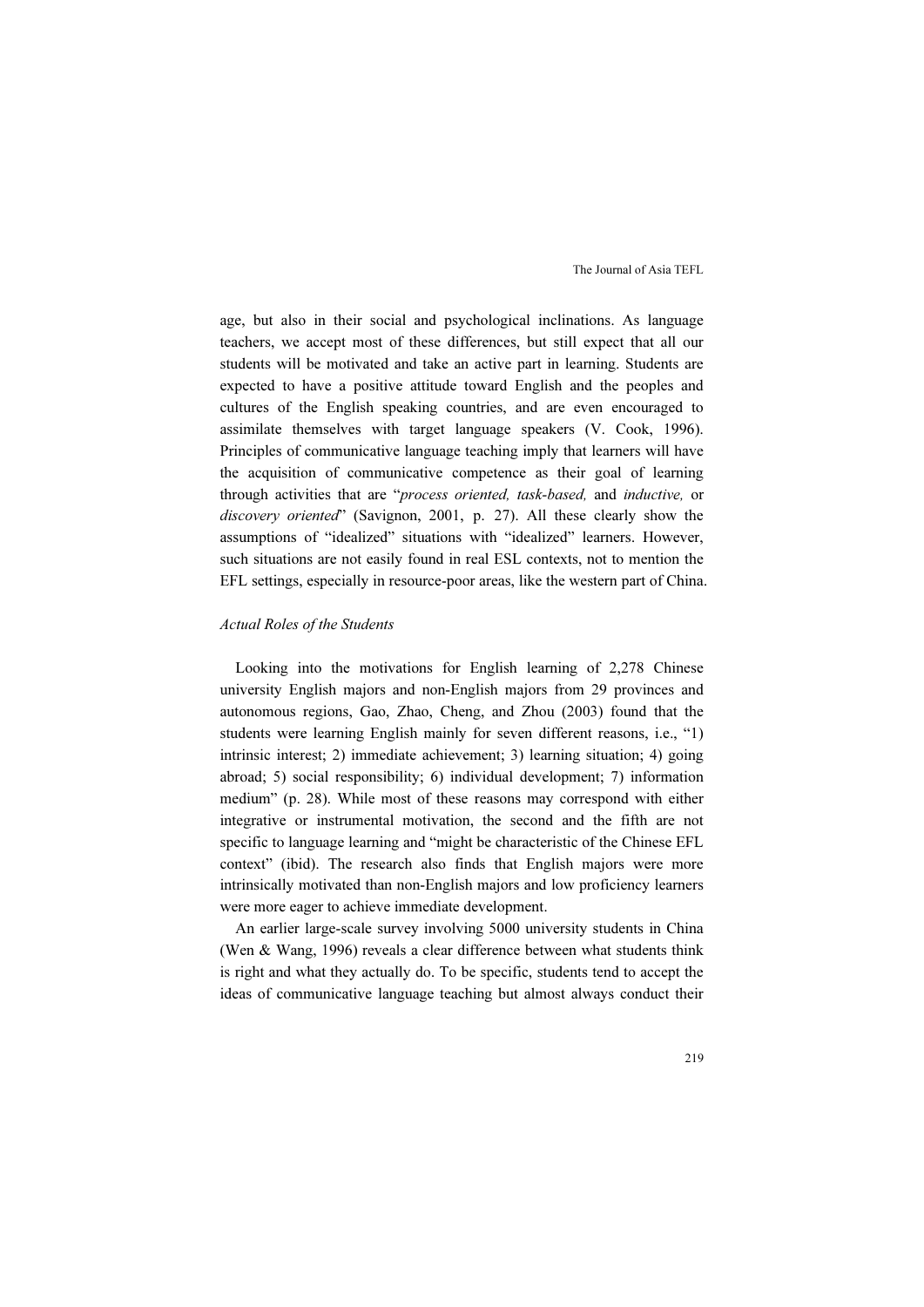learning in traditional ways and hardly ever engage in any communicative activities for English language learning. They know that translation is not the best method for learning, but in actual practice, they have to rely on Chinese for understanding and production.

Addressing the issue of Chinese students' perception of communicative language teaching, a recent survey in China (Q. Hu, 2010) finds that the subjects generally held negative attitudes towards this approach. Based on the interview data of the survey, the author attributes the lack of interest and trust in the imported method mainly to the familiarity of the traditional way of learning and the practical need to pass all kinds of examinations. This is supported by two case studies by Gao (2005) that vividly demonstrate the heavy pressure of examinations on students and their reliance on teachers for general guidance as well as providing external support that urges them to greater efforts. In this kind of situation, it is hard to imagine that students would sustain their interest in any new approaches to teaching if these approaches attempt to completely alter their familiar way of learning or cannot help them to be successful on the examinations that can give them access to jobs or opportunities to study abroad.

#### A New Look at some of the Traditional Approaches to Learning

If the emphasis on the creative spirit in language learning is what sets Western learners apart from their Asian peers, the spirit of diligence and active use (Ji, 1988) may be what characterizes most Asian students. Text memorization and imitation, while being the victims of modern pedagogical theories, have always enjoyed a special status among Chinese parents, students and even language teachers. A study of successful English learners in China (Ding, 2007) shows that "Text memorization and imitation are methods many successful English learners extensively use and regard as effective" (p. 278). The researcher attributes the success of these methods to the possibility that they help learners notice new forms of the target language and provide them with a chance to practice what they have noticed, thus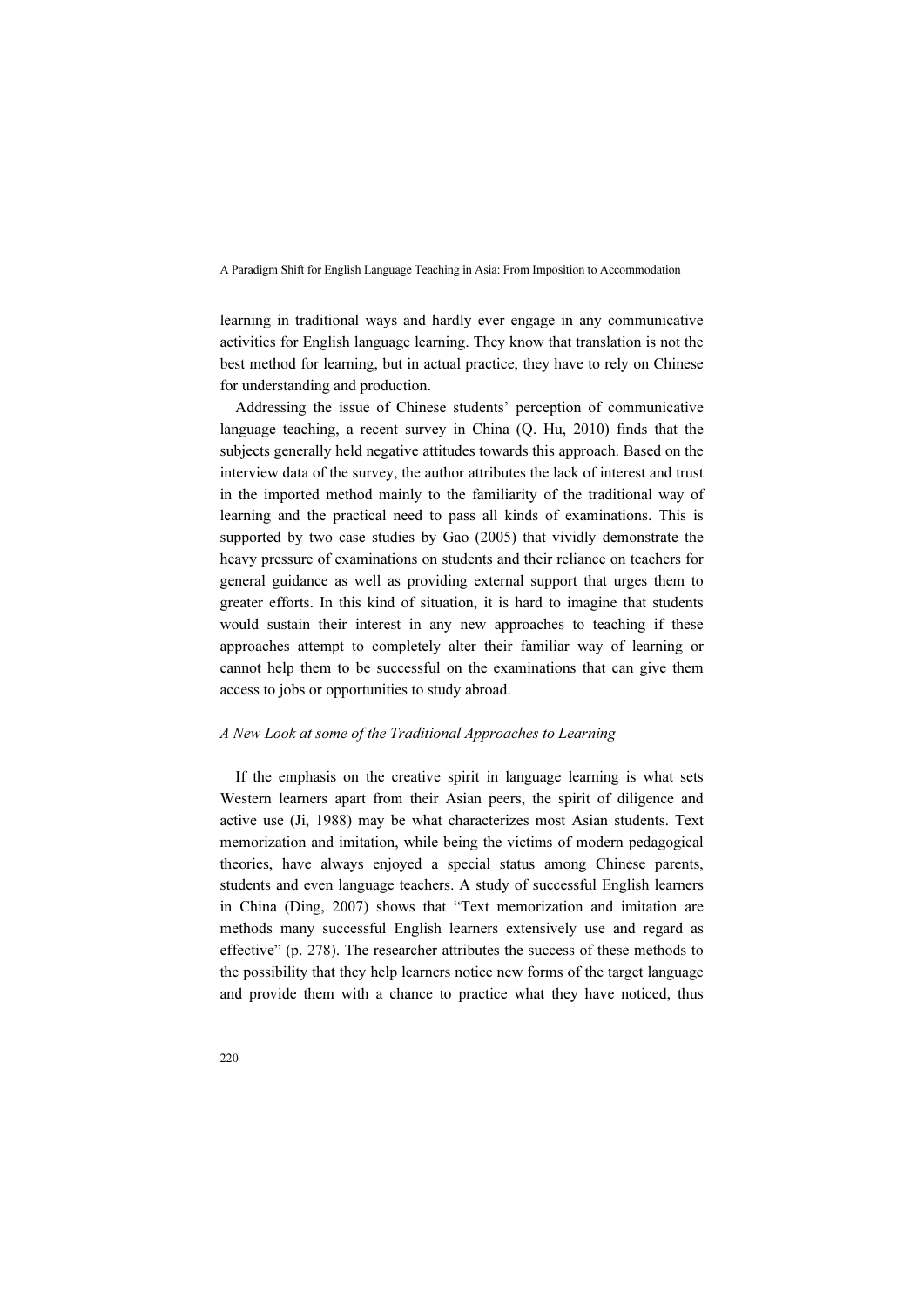contributing to acquisition in the long run. Furthermore, these methods provide evidence for the dual-mode system, i.e., rule-based and frequencybased models of acquisition (Ellis, 2008, 431) in that memorization and imitation help learners retain a large number of formulaic expressions which, when used in subsequent communication, will ease the burden of cognitive processing. And this, in turn, may lead to more successful communication.

Text memorization and exacting repetition are deeply embedded not only in Chinese tradition but in many other traditions throughout Asia. In India, for example, this approach to language learning can be traced to ancient Vedic texts, which were analyzed by scholars such as Pāṇini in order to facilitate memorization and ritual performance (indeed, it has been claimed that the depth and rigor of this ancient analysis of Sanskrit foreshadows modern linguistic theory). Certainly, a highly analytic approach—texts tend to be carefully deconstructed for memorization and repetition—is used in English classrooms throughout India.

Investigating the effects of reading aloud, another traditional approach to learning generally practiced by students, Gibson (2008) finds that, contrary to the belief that the approach is dull and ineffective, both teachers and students regard it as a good method to practice their speaking skill, especially with respect to pronunciation and intonation. Furthermore, students read aloud for the purpose of "making graphemic-phonemic connections, diagnosing pronunciation problems, improving fluency and practising reading skills" (p. 34).

Gorsuch and Taguchi (2008) look at the effects of repeated reading (RR) on the development of reading skill and find that it contributes to the improvement of reading fluency and may have a potential effect on the improvement of comprehension as well. Furthermore, "In English in foreign language settings, where a paucity of acquisition-friendly L2 input is likely to be an issue in the decades to come, RR offers an effective method to help readers become independent" (p. 269). Cook (1994) also claims that "repetition and learning by heart, though condemned by pedagogic and acquisition theorists, are two of the most pleasurable, valuable, and efficient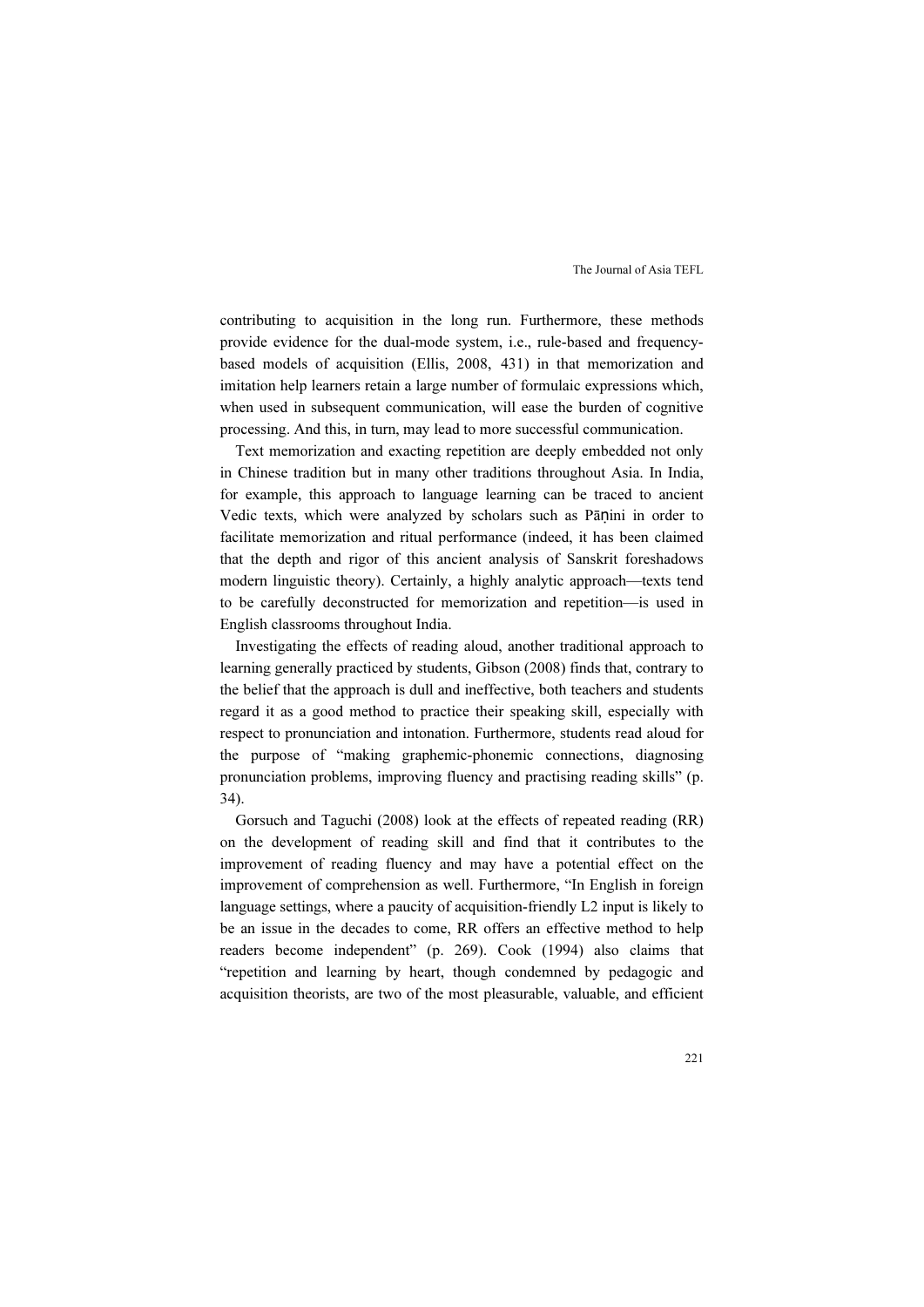of language learning activities, and that they can bring with them sensations of those indefinable, overused yet still valuable goals for the language learner: being involved in the authentic and communicative use of language" (p. 133).

Another empirical study (Li, 2004) that examines the traditional approach of rote learning shows a generally positive attitude from Chinese students toward this old way of learning and attributes the reasons of the popular acceptance to the following factors.

- 1. Chinese educational/cultural background;
- 2. EFL environment;
- 3. Traditional habit;
- 4. National situation/examination demand;
- 5. Chinese linguistic background/the way of learning mother tongue and
- 6. Failure to try out "best" ways.

(Li, 2004, p. 209)

## From One-way Imposition to Two-Way Accommodation

#### Standard Language

As English is becoming an international language increasingly used for communication between non-native speakers, native speakers are no longer the sole owners of the language (Lai, 2008). This development has the following implications:

First, learners in an EFL setting do not necessarily have to imitate a native norm;

Second, bidialectalism and multidialectalism, instead of the traditional bilingualism and multilingualism will become a common phenomenon (Rubdy, 2009);

Third, English learning will not be a task only for non-English speakers but also for native speakers when the latter are in a situation where a nonnative dialect of English dominates (e.g., in India). In this case, native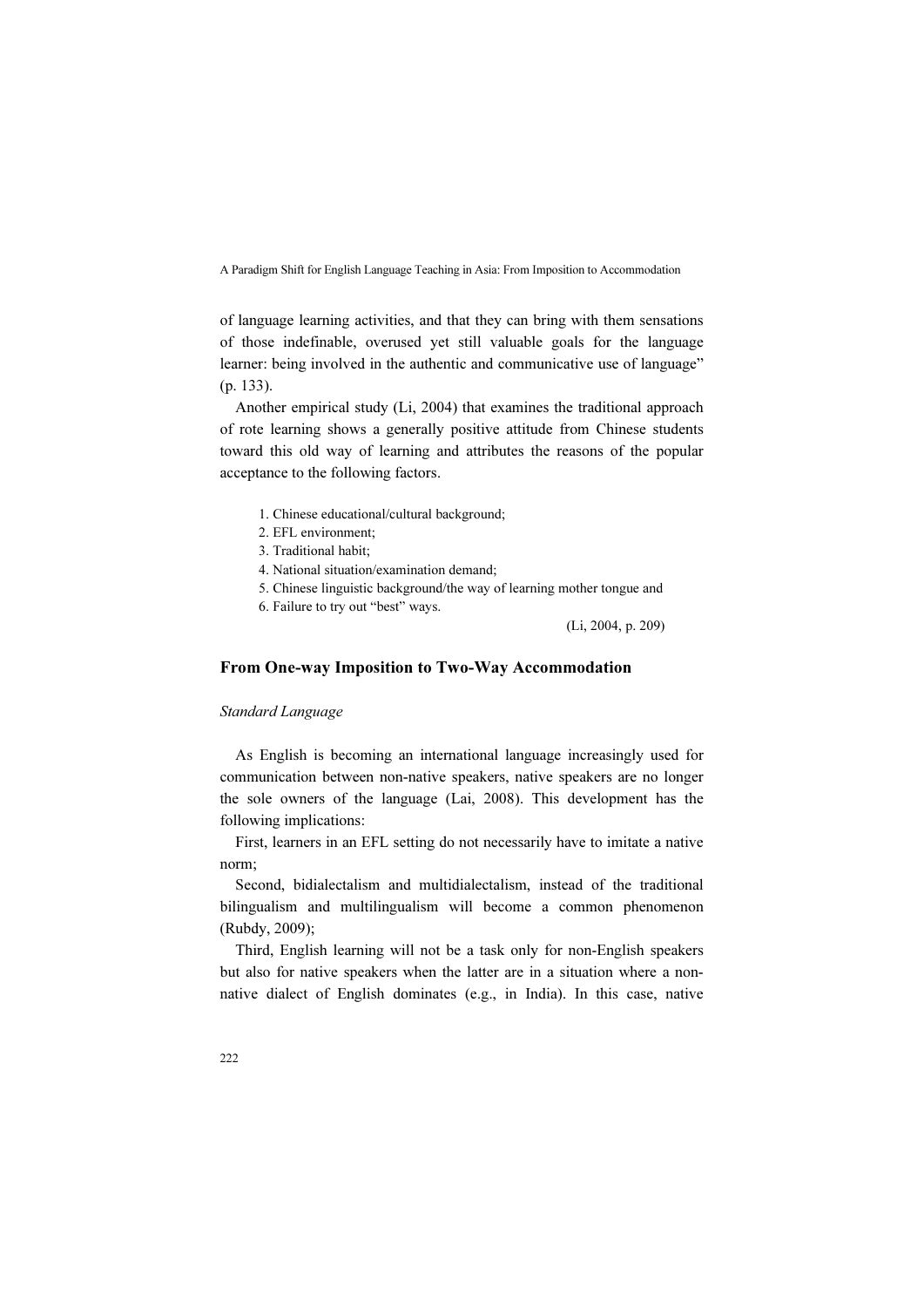speakers may need to receive special training in order for them to communicate effectively (Deterding & Kirkpatrick, 2006; Rubdy, 2009).

Given the above changes, we are again confronted with the old issue of norm selection and the new issue of intelligibility. In curriculum construction, the conservatives are suggesting that, when compared with the local varieties, the native models still have their merits and therefore should be retained. Others of a more radical turn of mind want to put aside native norms and give official status to the local varieties of English in the contextualized curricula.

In the face of such a dilemma, Sewell (2009) suggests that the same teaching program can adopt both local and native norms at the same time so that learners will be able to switch between different varieties appropriate to particular situations. One problem with this suggestion lies with the additional confusion it can cause the learners. Another problem is that the local variety cannot be accepted unless "local stakeholders – learners, parents, teachers, principals and bureaucrats – can be persuaded that a local accent exists, and that certain of its features do not threaten international intelligibility" (Sewell, 2009, p. 42).

The issue of intelligibility refers to whether one variety of English can be understood by the speakers of another variety, whether they come from L1 English speaking countries or non-native English speaking countries or regions. Research by Deterding and Kirkpatrick (2006) found that speakers of the same variety can understand each other better when their language contains certain "non-standard" features. Even for speakers of different varieties, only those features that are not shared by both varieties may cause difficulties.

Admittedly, intelligibility is a double-edged sword. Lack of intelligibility will cause difficulties in communication. But "too intense a focus on intelligibility may even have the effect of discouraging the use of local varieties" (Sewell, 2009, p. 42), thus posing a threat to the local identity of the speakers concerned.

Given the difficulties of choosing appropriate norms and settling the issue of intelligibility, it may be appropriate to deal with the matter from an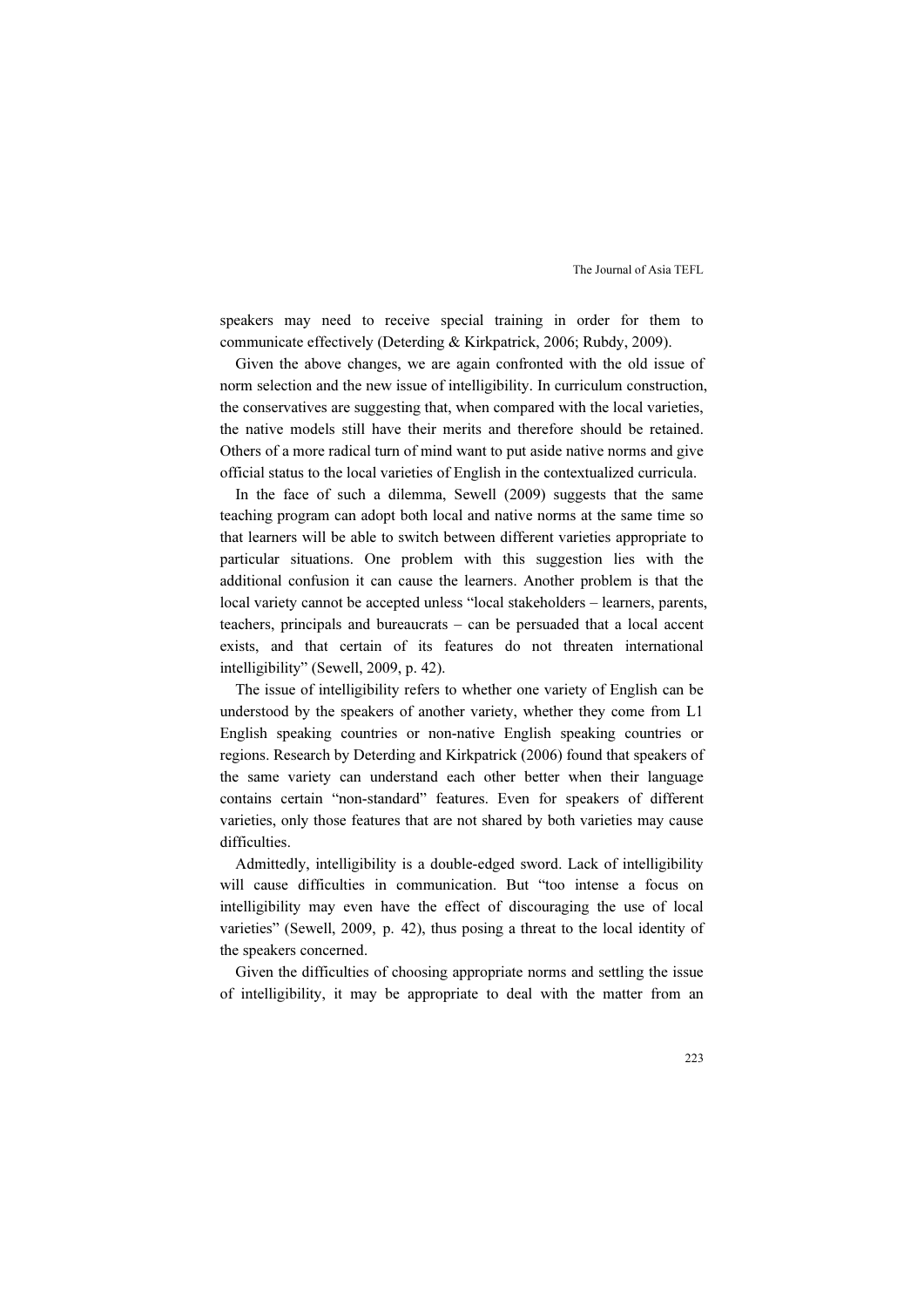entirely different perspective. Instead of making decisions in a vacuum, educational authorities may give a voice to the instructional program directors and, more importantly, students who are doing the learning. After all, these are the people who know why they are teaching or learning the language and what is best for them. In discussing the impact of educational setting on learning outcomes, Ellis (2007) points out that "success in L2 learning cannot always be measured in terms of a set of norms based on a standard form of the language. Learners may be targeted on a nativized variety of the language or on a local dialect. There may be a conflict between the norms the students are targeted on and the norms the educational setting promotes" (p. 23). So, instead of waiting for the conflict to arise, it may be prudent for decision makers to focus on the actual needs and wants of the students and establish agreement with local environments.

### Cultural Content

Positive attitudes toward the target country and its people and intrinsic motivation, especially integrative motivation, are regarded as good incentives for successful language learning. But as English is becoming increasingly international, a good knowledge of the English speaking countries and an integrative motivation are no longer prerequisites for successful English language learning. More and more communications are taking place among people whose L1 is not English. Depending on the specific contexts of the instructional programs, it may not be of vital importance for students to have a good command of the cultural backgrounds of the English speaking countries. Instead, "when teaching English as an international language, educators should recognize the value of including topics that deal with the local culture" (McKay, 2003b, p. 139). In addition to a competence of working with issues of the local culture, students will be informed by research in needs analysis of the kind of people with whom they may be expected to communicate in English in the future, so that they can prepare themselves with the necessary knowledge of the target group of people. For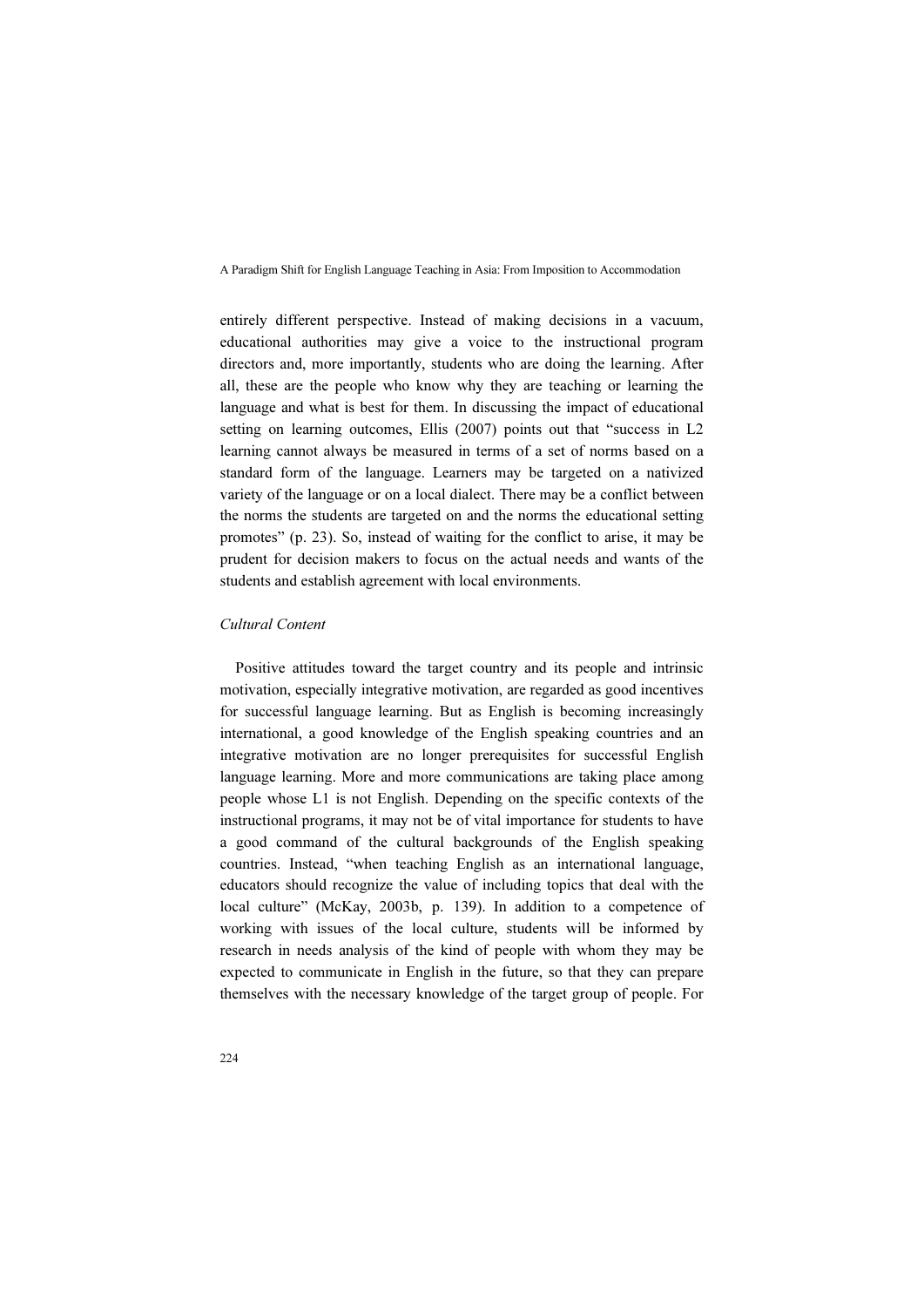example, if a group of Korean students are learning English in order to conduct trade with Russians and Arabs, they will need to be informed about Russian and Arabic cultures and traditions.

In other contexts where English is simply a school subject and there is a shortage of teaching and learning resources, there may be no need for any special arrangement to teach the particular kind of cultural knowledge at all. Even when there is a need to learn the cultural content of a particular country, say an English-speaking country, there is not always the need to cultivate in the students an integrative motivation, for integration may not be the ultimate aim of the students concerned.

Furthermore, both native English speakers and English language learners should be prepared to respect differences in beliefs and practices and to cope with communication breakdowns. They should be allowed to assume either local or global identities, according to contextual requirements or personal preferences.

#### Teaching and Learning

With almost every advance in the educational, sociological, psychological, and linguistic sciences, there have been innovations in English language teaching methodology. History tells us that no pedagogy works best for everyone. A balanced pedagogy is needed that incorporates locally developed traditional practices with imported practices that are welcomed by the students and can meet the requirements of local institutions and actual needs of the students (Mangubhai, 2006; McKay, 2003b; Xiao, 2006). On the surface, many of the locally generated traditional approaches to teaching may seem to stand in contrast to some of the modern theories of teaching and learning. But the fact that most of them work well with the majority of students suggests that there are aspects in these approaches that are yet to be explored by researchers and teachers. "Rather than just being trained in a restricted set of pre-formulated techniques for specific teaching contexts, teachers will need a more comprehensive education which enables them to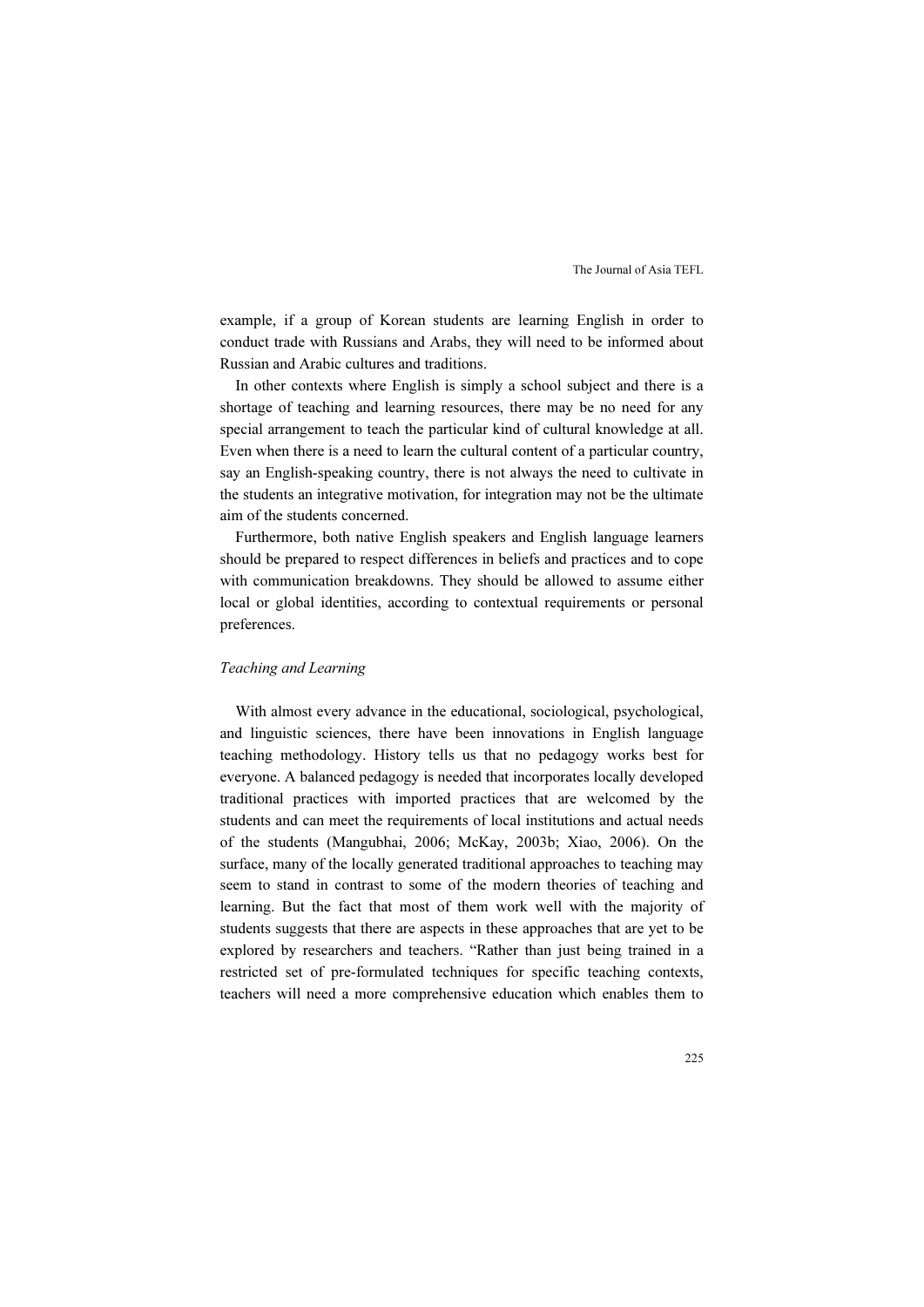judge the implications of the ELF phenomenon for their own teaching contexts and to adapt their teaching to the particular requirements of their learners" (Seidlhofer, 2004, p. 228). In this way, their teaching will not only find theoretical support from internationally recognized approaches, but also satisfy local needs (Kramsch & Sullivan, 1996).

This change of attitude towards appropriate pedagogy is in accord with the calls for a paradigm shift in ESL/EFL teacher preparation from the "rationalist learn-the-theory-and-then-apply-it mode" to the "theory of action" (Ur, 1992, p. 57-58), or from the learning and application of models to the examination of ideas "in the light of teachers' own classrooms and experiences of learning and teaching an L2" (Ellis, 2011). The validity of a theory of language acquisition or teaching lies in its capacity to solve local problems just as the strength of a teacher is in the application and generation of ideas in the process of teaching in order to produce the best results of learning.

With regard to teacher preparation, special mention should be made about the need for retraining native speaker teachers, who used to be, and in some situations still are, regarded as superior to local teachers. But with their sole ownership of the English language being weakened and with less needs for learners to perfect themselves according to the native speaker norm, there is need for native speaker teachers to recognize their inherent disadvantage (McKay, 2003b) and to be retrained to familiarize themselves with the local social and religious beliefs and practices which have important bearing on how the students go about their learning (Adamson, 2005).

# **CONCLUSIONS**

The foregoing discussion of English language teaching in Asia suggests that the time has come to rethink the established paradigm imported from the West and to formulate a common framework for teaching English in Asia. The need for a new framework becomes urgent when we consider the rapid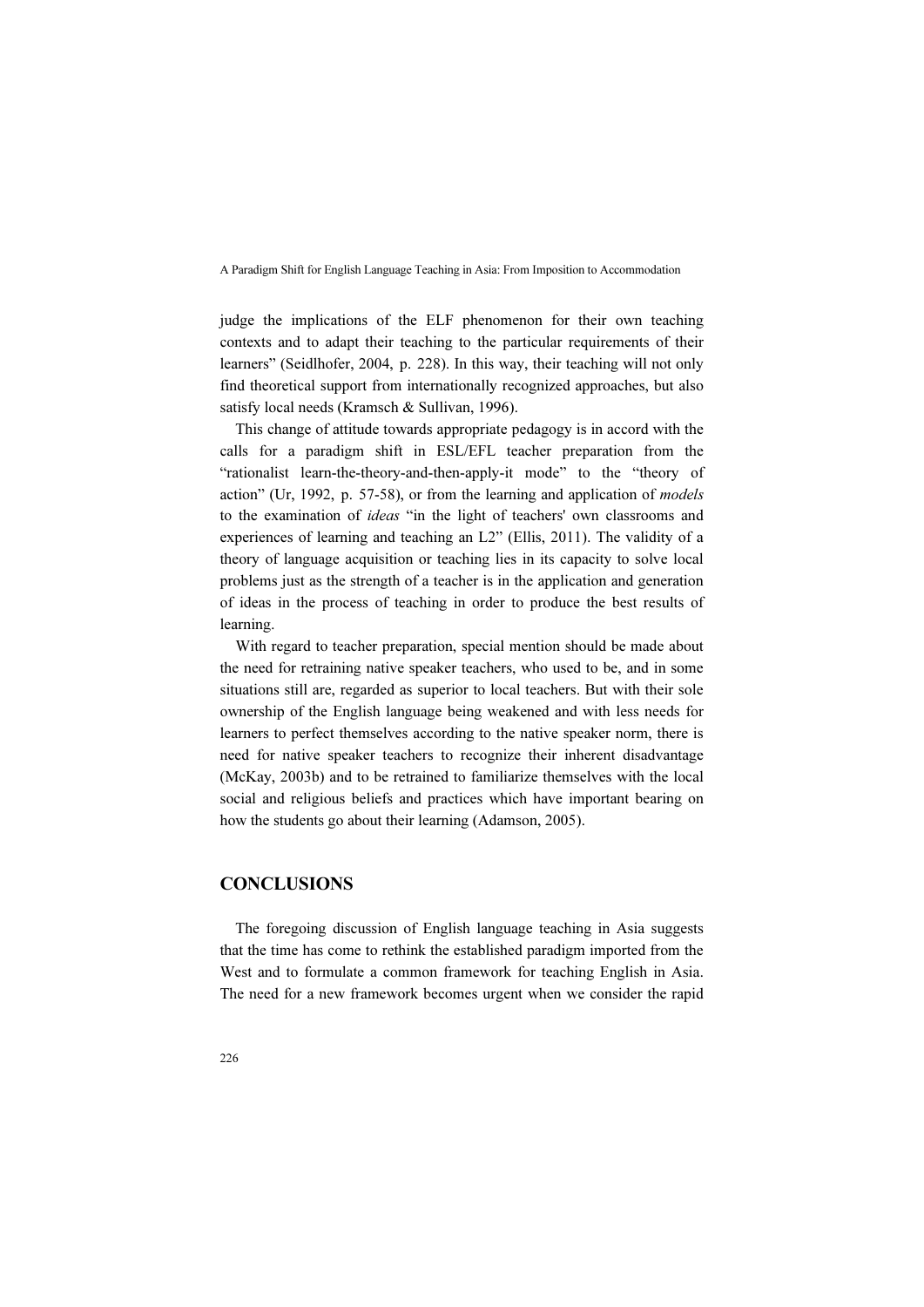growth of English as a lingua franca that facilitates communication between Asian nations in a range of domains such as government, education, and business.

In this article we have not fully formulated such a framework but we have pointed out certain elements that need to be present. With respect to content, there should be greater attention to the ways in which English is being used as a basic language of communication between Asian nations. Those who are developing curriculum need to incorporate material that reflects such usage in various domains. With respect to methodology, there should be greater attention to traditional approaches to language learning such as memorization and repetition that continue to play a vital role for many contemporary learners of English in Asian countries. It is especially important to integrate these approaches with the digital technologies that play an increasingly prominent role in language learning. Certainly these technologies now provide important tools that help learners evaluate how well they are able to imitate native-speaker models.

This new framework will empower theorists and practitioners in Asia as they seek to integrate research and practice on English language teaching in the region. It will also provide space for the incorporation of local cultures and all other cultures of relevance and for the adoption of well-trusted local practices of teaching and learning to be integrated with imported methodologies that can be adapted to meet local needs.

In constructing this framework, appropriate attention must be given not only to the distinctions between ESL and EFL, but also to variations in the social and cultural contexts within the Asian region. In essence, it will involve a fundamental shift from the imposition of external theories and practices to the accommodation of all theories and practices that meet the needs of specific teaching and learning contexts as they are evolving in Asia.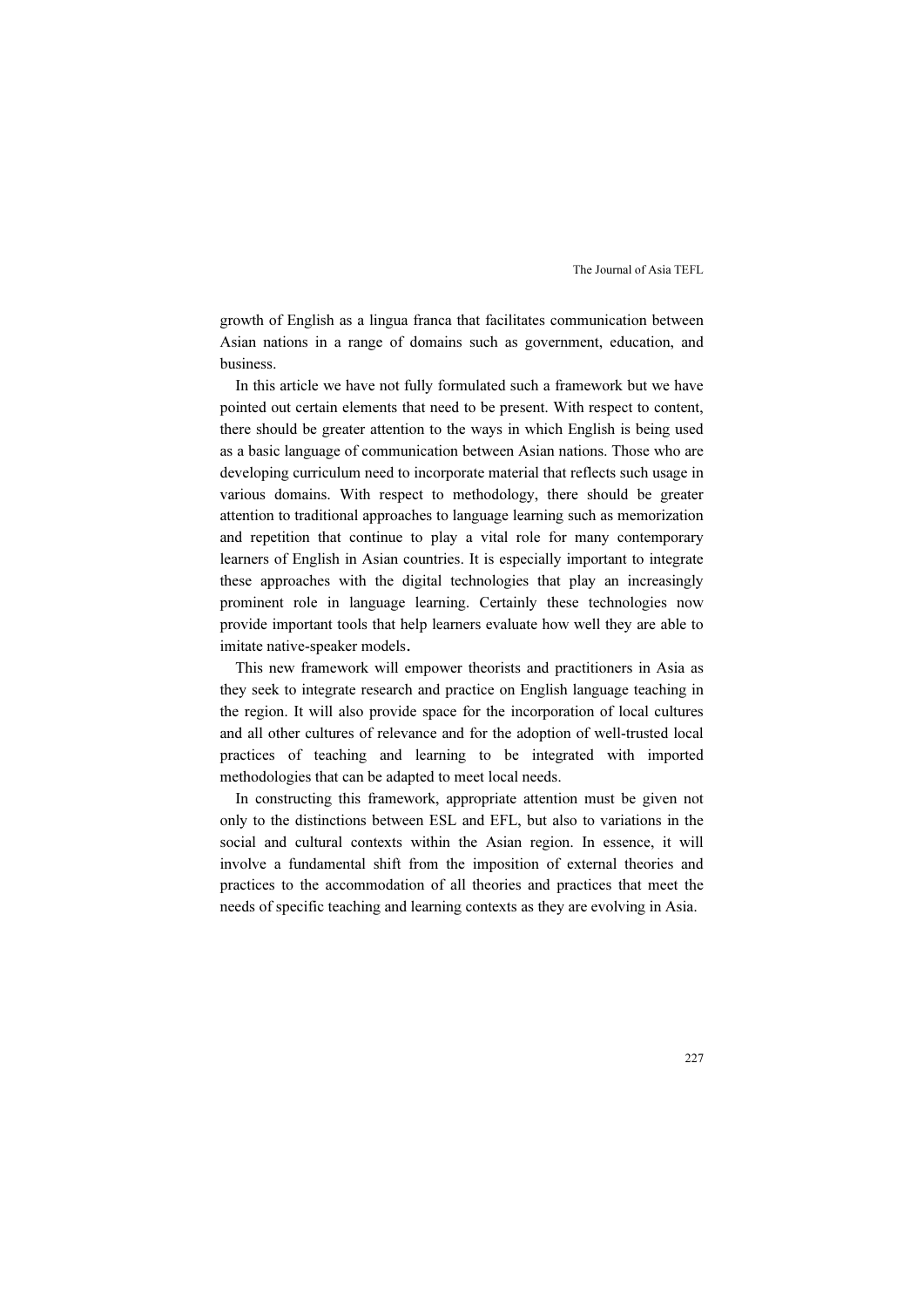# THE AUTHORS

Haixiao WANG is currently Professor of English and Chair of the Department of Applied Foreign Language Studies at Nanjing University. He is also the Secretary General of the College Foreign Language Teaching Advisory Committee of the Ministry of Education in China. His research interests include language teaching methodology, second language acquisition, language testing and computer assisted language learning. Email: hxwang@nju.edu.cn

Clifford HILL is the Arthur I. Gates Professor of Language and Education Emeritus at Teachers College, Columbia University, and Director Emeritus of the African Languages Program at the School of International and Public Affairs, Columbia University. His research interests include oral culture and literacy development, comparative linguistic analysis of spatio-temporal representation, and language testing and assessment. Email: cliffordahill@gmail.com

# **REFERENCES**

- Adamson, J. (2005). Teacher development in EFL: What is to be learned beyond methodology in Asian contexts? Asian EFL Journal, 7(4), 74-84.
- Beittel, M. (2006). Review of "World Englishes: A Resource Book for Students & World Englishes: An Introduction". ELT Journal, 60(1), 87-93.
- Bolton, K. (2005). Symposium on World Englishes today (part II). Where WE stands: approaches, issues, and debate in World Englishes. World Englishes, 24(1), 69-83.
- Bolton, K. (2008). English in Asia, Asian Englishes, and the issue of proficiency. English Today, 24(2), 3-12.
- Bruthiaux, P. (2010). World Englishes and the classroom: An EFL perspective. TESOL Quarterly, 44(2), 365-369.
- Chen, H., & Ying, D. (2009). The effect of assisted RR on fluency and comprehension in Chinese FL classrooms. Asian EFL Journal, 11(4), 189-214.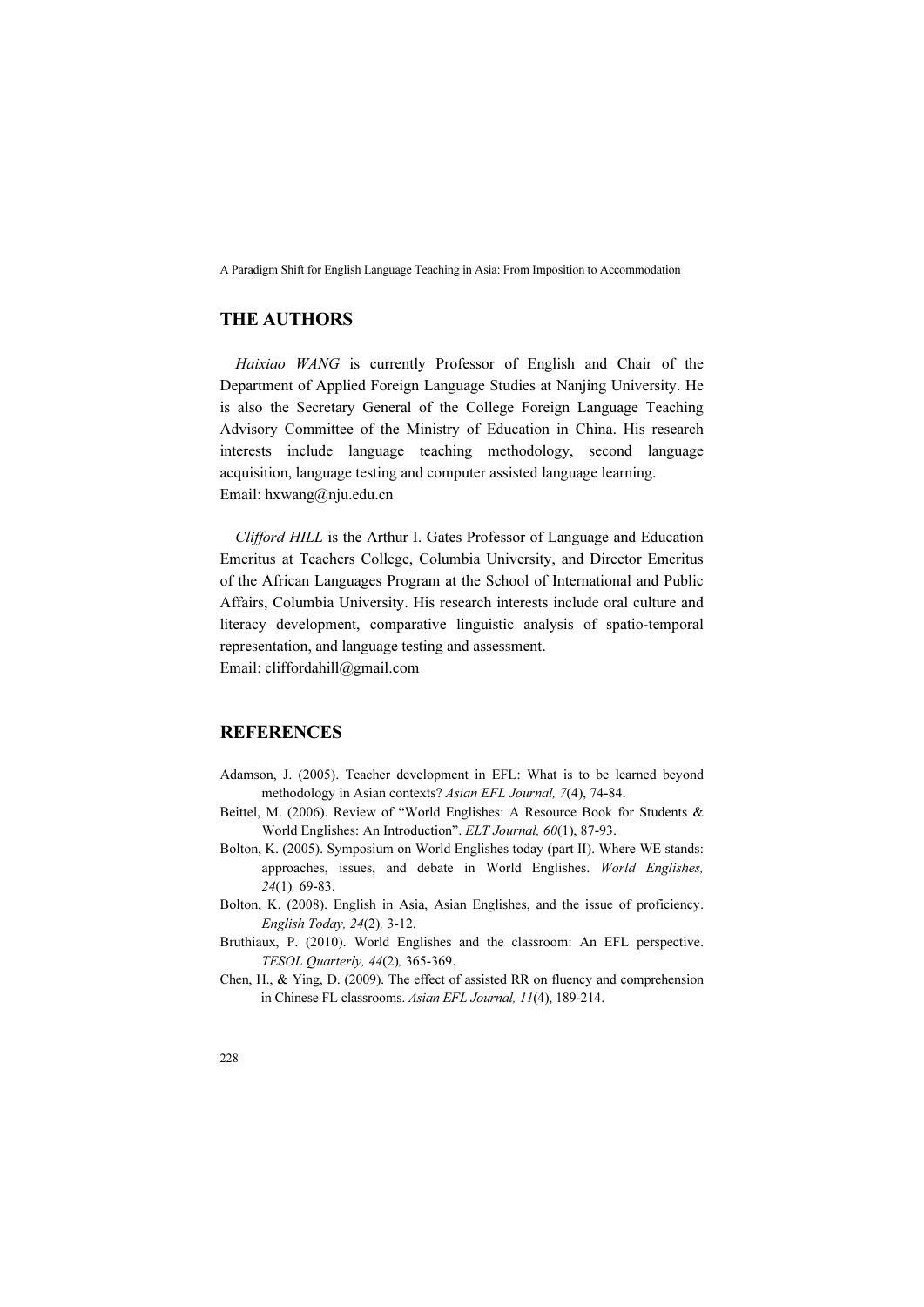- Conklin, K., & Schmitt, N. (2008). Formulaic sequences: Are they processed more quickly than nonformulaic language by native and nonnative speakers? Applied Linguistics, 29(1), 72–89.
- Cook, G. (1994). Repetition and learning by heart: an aspect of intimate discourse, and its implications. ELT Journal, 48(2), 133-141.
- Cook, V. (1996). Second language learning and language teaching. London: Edward Arnold.
- Crystal, D. (1997). English as a global language. Cambridge: Cambridge University Press.
- Dahlin, B., & Watkins, D. (2000). The role of repetition in the processes of memorizing and understanding: A comparison of the views of German and Chinese secondary school students in Hong Kong. British Journal of Educational Psychology, 70(1), 65-84.
- DeKeyser, R. (2003). Implicit and explicit learning. In C. J. Doughty & M. H. Long (Eds.), The handbook of second language acquisition (pp. 313-348). Malden, MA: Blackwell.
- Deterding, D., & Kirkpatrick, A. (2006). Emerging south-east Asian Englishes and intelligibility. World Englishes, 25(3), 391–409.
- Ding, Y. (2007). Text memorization and imitation: The practices of successful Chinese learners of English. System, 35(2), 271-280.
- Dörnyer, Z. (2001). Teaching and researching motivation. Essex: Pearson Education Limited.
- Doughty, C. (2003). Instructed SLA: Constraints, compensation, and enhancement. In C. J. Doughty & M. H. Long (Eds.), The handbook of second language acquisition (pp. 257-310). Malden, MA: Blackwell.
- Doughty, C. J., & Long, M. H. (Eds.). (2003). the handbook of second language acquisition. Malden, MA: Blackwell.
- Ellis, N., Simpson-Vlach, R., & Maynard, C. (2008). Formulaic language in native and second language speakers: Psycholinguistics, corpus linguistics, and TESOL. TESOL Quarterly, 42(3), 375-396.
- Ellis, R. (2005). Instructed second language acquisition: A literature review. Wellington: Ministry of Education, New Zealand.
- Ellis, R. (2007). Educational settings and second language learning. Asian EFL Journal, 9(4), 11-27.
- Ellis, R. (2008). Studies in second language acquisition. Oxford: Oxford University Press.
- Ellis, R. (2011). A principled approach to incorporating second language acquisition research into a teacher education programme. In R. Jaidev, M. L. C. Sadorra, J.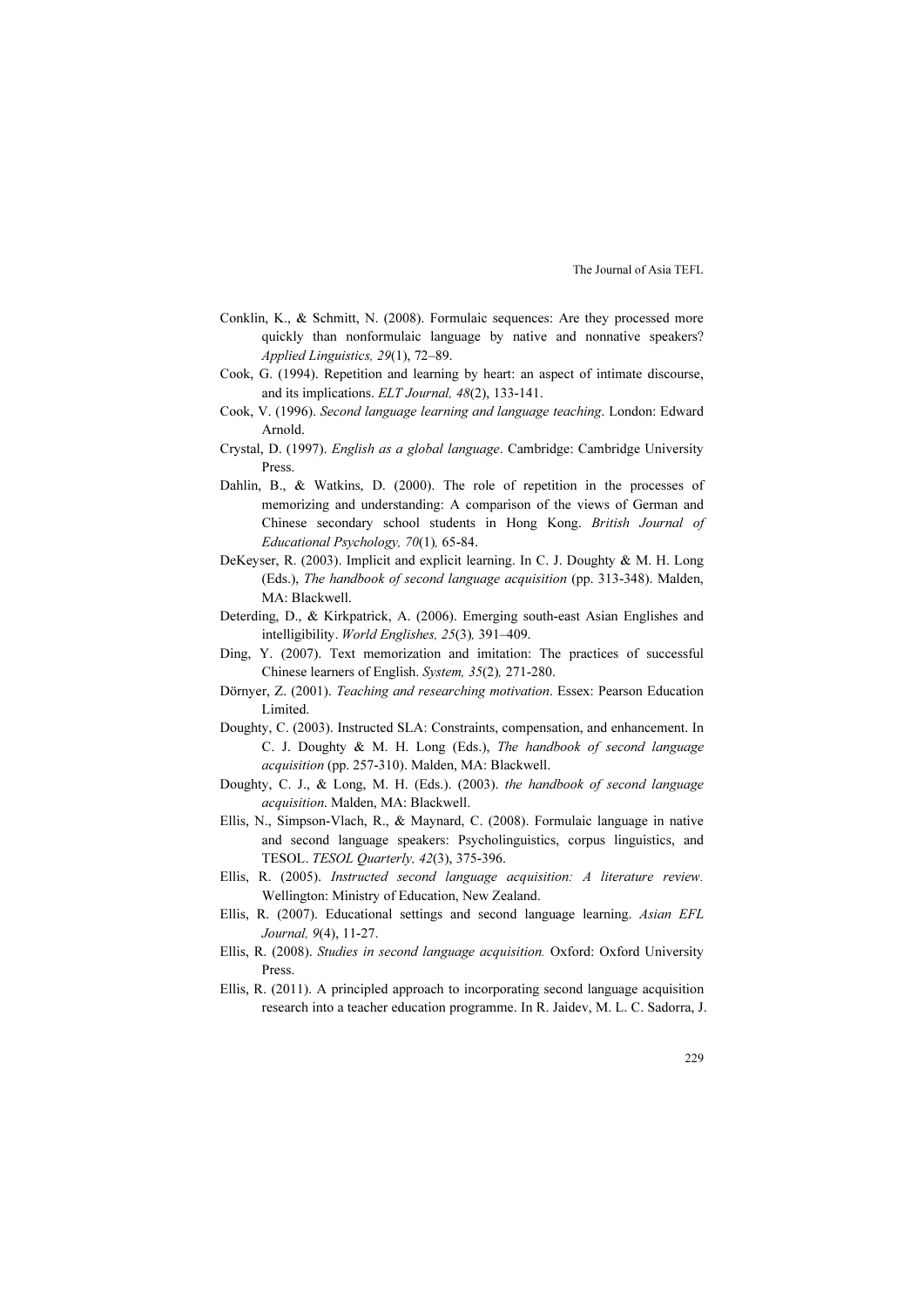O. Wong, M. C. Lee, & B. P. Lorente (Eds.), Global perspectives, local initiatives: Reflections and practices in ELT (pp. 11-23). Singapore: Center for English Language Communication, National University of Singapore.

- Gao, Y., Zhao, Y., Cheng Y., & Zhou, Y. (2003). Motivation types of Chinese college undergraduates. Modern Foreign Languages, 26(1), 28-38.
- Gao, X. (2005). A tale of two mainland Chinese English learners. Asian EFL Journal, 7(2), 4-23.
- Gibson, S. (2008). Reading aloud: a useful learning tool? ELT Journal, 62(1), 29-36.
- Gorsuch, G., & Taguchi, E. (2008). Repeated reading for developing reading fluency and reading comprehension: The case of EFL learners in Vietnam. System, 36(2), 253–278.
- Harmer, J. (2001). The practice of English language teaching. Essex: Pearson Education Limited.
- Hawkey, R. (2006). Teacher and learner perceptions of language learning activity. ELT Journal, 60(3), 242-252.
- Howard, J., & Millar, S. (2009). The applicability of principles for instructed second language learning: A South Korean perspective. Asian EFL Journal, 11(4), 31- 57.
- Hu, G. (2002). Potential cultural resistance to pedagogical imports: The case of communicative language teaching in China. Language, Culture and Curriculum, 15(2), 93-105.
- Hu, G. (2003). English language teaching in China: Regional differences and contributing factors. Journal of Multilingual and Multicultural Development, 24(4), 290-318.
- Hu, G. (2005). 'CLT is best for China' an untenable absolutist claim. ELT Journal, 59(1), 65-68.
- Hu, Q. (2010). Chinese non-English majors' perceptions of communicative language teaching: A survey. Foreign Language World, 136, 69-74.
- Jenkins, J. (2006). Current perspectives on teaching World Englishes and English as a lingua franca. TESOL Quarterly, 40(1), 157–181.
- Jeon, I., & Hahn, J. (2006). Exploring EFL teachers' perceptions of task-based language teaching: A case study of Korean secondary school classroom practice. Asian EFL Journal, 8(1), 123-143.
- Ji, X. (1988). Foreign languages and I. In Ji, X. et al. Collected memoirs of foreign language educators (pp. 1-16). Shanghai: Shanghai Foreign Language Education Press.
- Ji, X. et al. (1988). Collected memoirs of foreign language educators. Shanghai: Shanghai Foreign Language Education Press.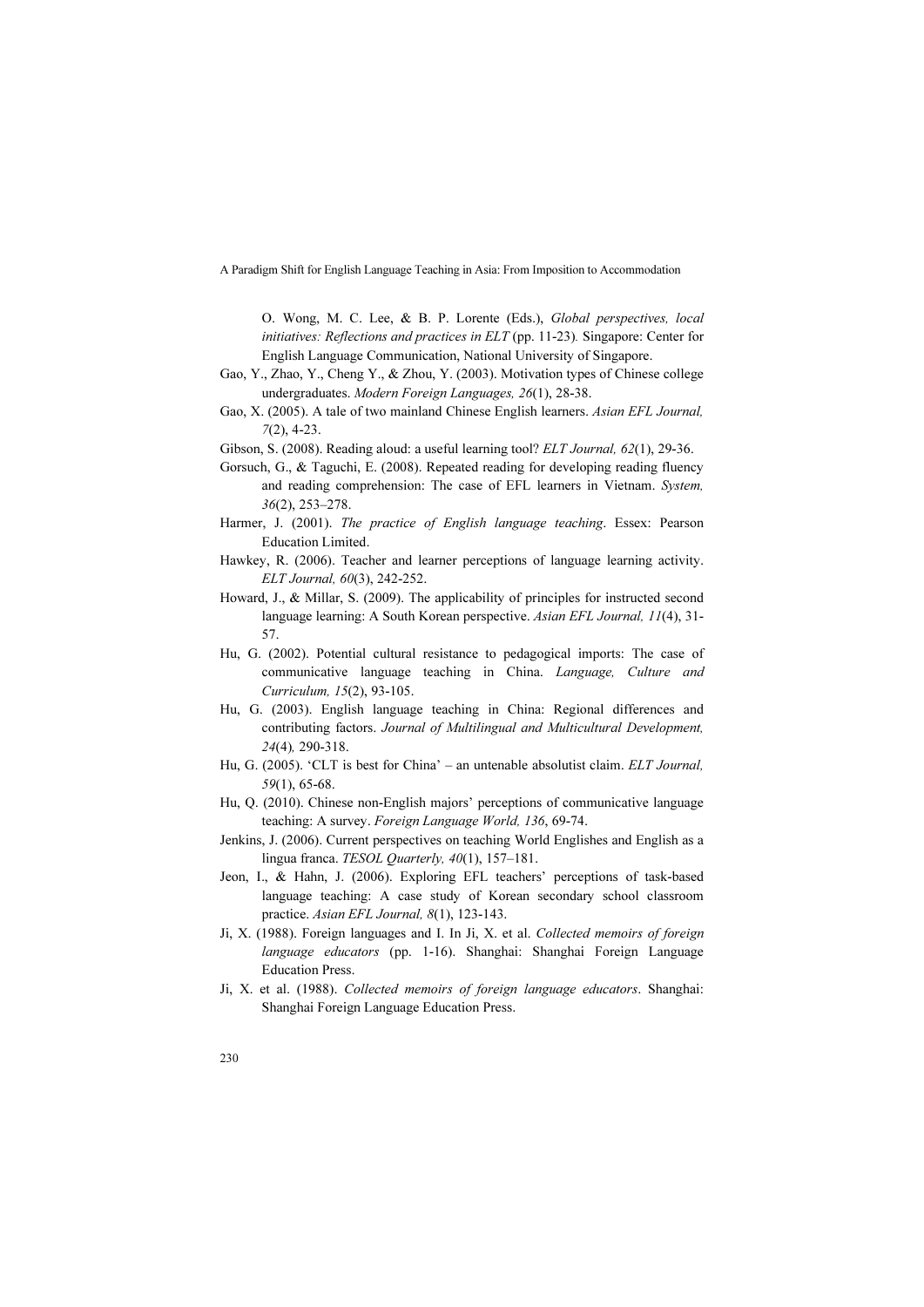- Jiang, N., & Nekrasova, T. (2007). The processing of formulaic sequences by second language speakers. The Modern Language Journal, 91(3), 433-445.
- Kachru, B. B. (1992). World Englishes: approaches, issues and resources. Language Teaching, 25(1), 1-14.
- Klapper, J., & Rees J. (2003). Reviewing the case for explicit grammar instruction in the university foreign language learning context. Language Teaching Research, 7(3), 285–314.
- Kramsch, C., & Sullivan, P. (1996). Appropriate pedagogy. ELT Journal, 50(3), 139- 148.
- Lai, H. (2008). English as an international language? Taiwanese university teachers' dilemma and struggle. English Today, 95(24), 39-45.
- Lan, X. (2010). Research on the ability of university English majors to express Chinese culture. Journal of Ningxia University (Humanities & Social Sciences Edition), 32(2), 190-193.
- Lee, J. J. (2005). The native speaker: An achievable model? Asian EFL Journal, 7(2), 152–163.
- Li, X. (2004). An analysis of Chinese EFL learners' beliefs about the role of rote learning in vocabulary learning strategies. Doctoral dissertation. University of Sunderland. Source: http://www.asian-efl-journal.com/xiuping\_11- 05 thesis.pdf
- Liu, M. (2007). Chinese students' motivation to learn English at the tertiary level. Asian EFL Journal, 9(1), 126–146.
- Mangubhai, F. (2006). What do we know about learning and teaching second languages: Implications for teaching. Asian EFL Journal, 8(3), 46-68.
- McKay, S. L. (2003a). Toward an appropriate EIL pedagogy: reexamining common ELT assumptions. International Journal of Applied Linguistics, 13(1), 1-22.
- McKay, S. L. (2003b). Teaching English as an international language: The Chilean context. ELT Journal, 57(2), 139-148.
- McNamara, T. (2011). Managing learning: authority and language assessment. In R. Jaidev, M. L. C. Sadorra, J. O. Wong, M. C. Lee, & B. P. Lorente (Eds.), Global perspectives, local initiatives: Reflections and practices in ELT (pp. 39-51). Singapore: Center for English Language Communication, National University of Singapore.
- Meyler, M. (2009). Sri Lankan English: a distinct South Asian variety. English Today, 25(4), 55-60.
- Pillai, S. (2008). Speaking English the Malaysian way correct or not? English Today, 24(4), 42-45.
- Prodromou, L. (2007). Is ELF a variety of English? English Today, 23(2), 47-53.